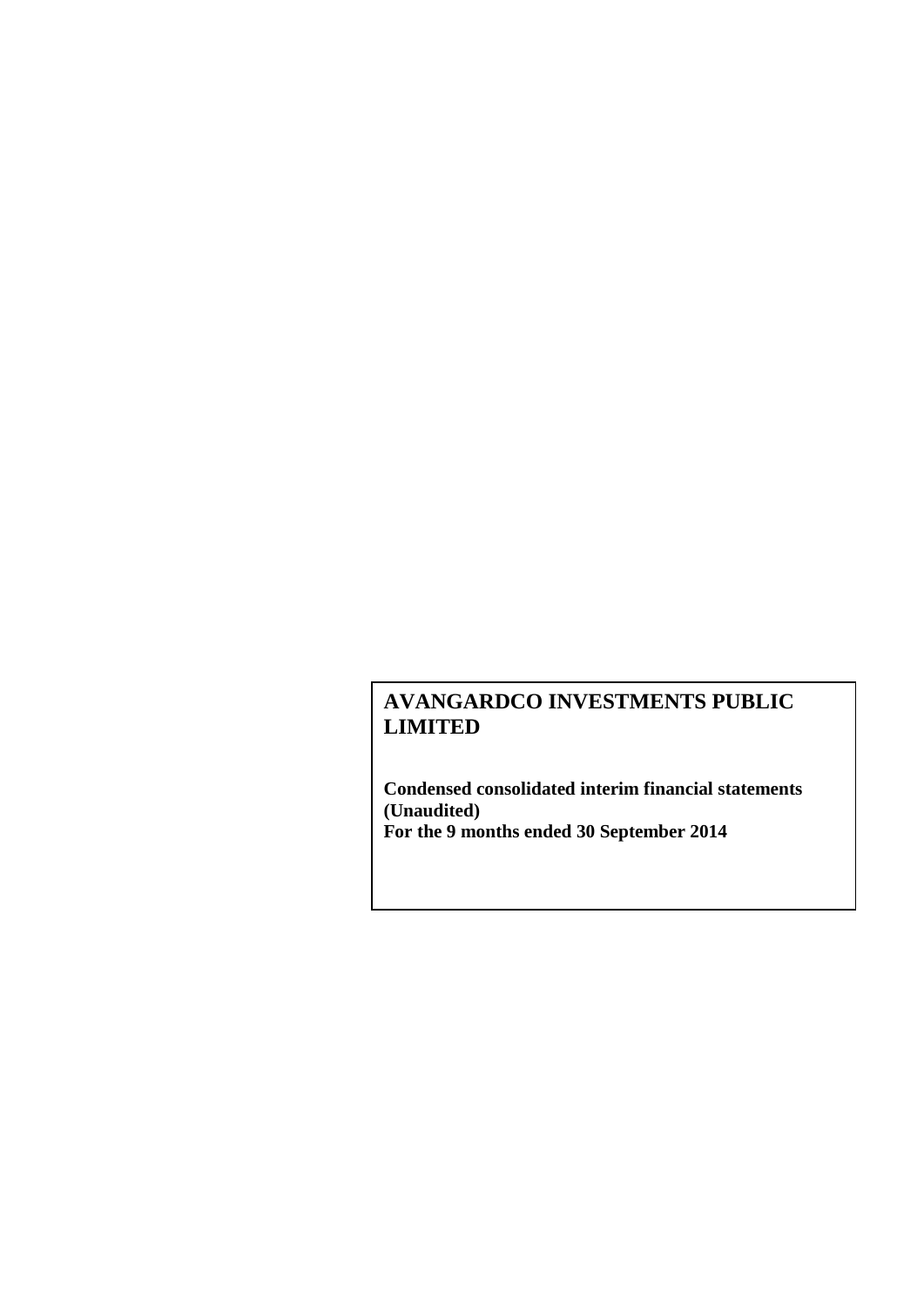# **CONTENTS Page**

| Condensed consolidated statement of financial position                            | 3              |
|-----------------------------------------------------------------------------------|----------------|
| Condensed consolidated statement of profit or loss and other comprehensive income | $\overline{4}$ |
| Condensed consolidated statement of changes in equity                             | .5             |
| Condensed consolidated statement of cash flows                                    | $6 - 7$        |
| Notes to the condensed consolidated interim financial statements                  | $8 - 21$       |

2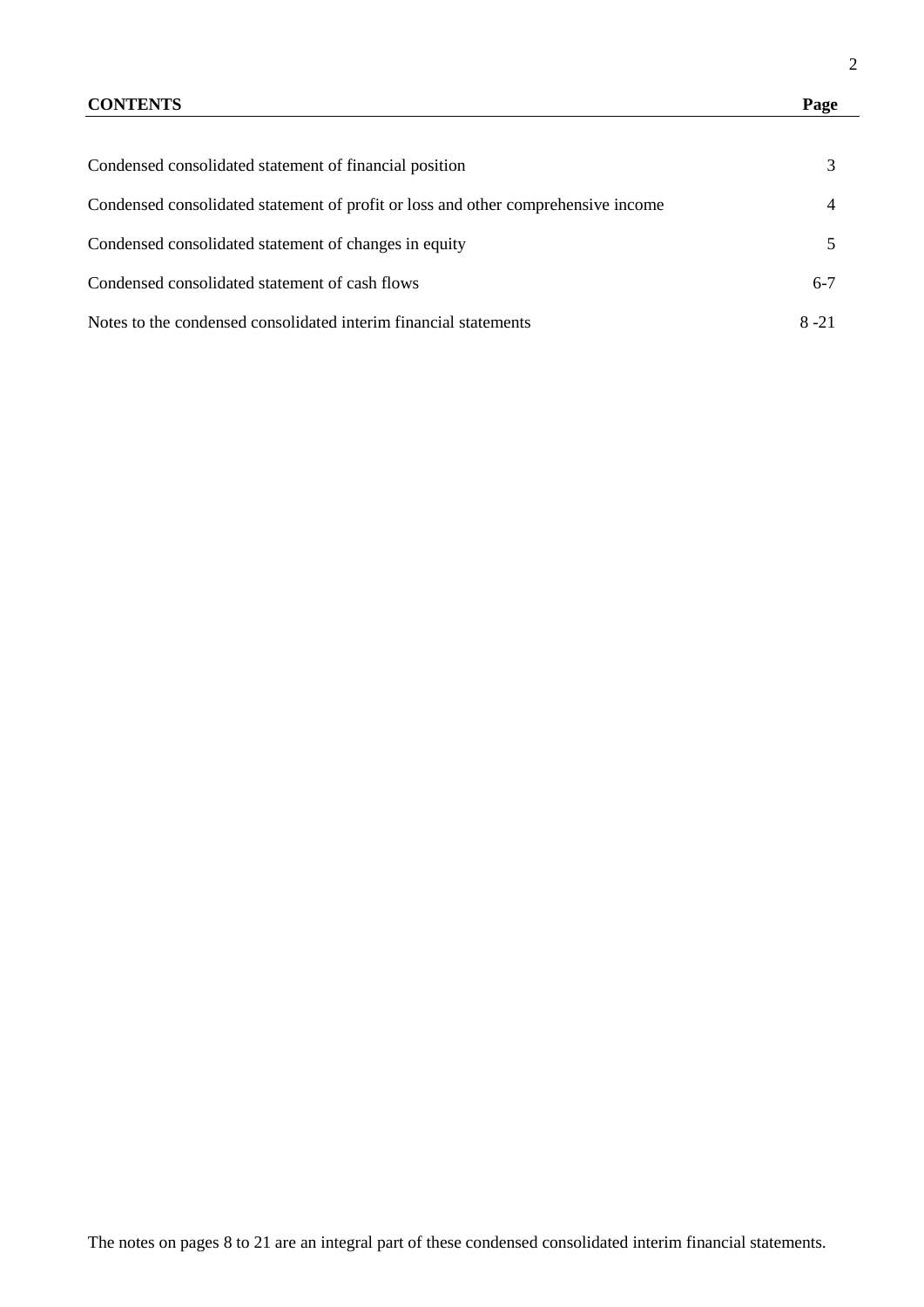# **Condensed consolidated statement of financial position AS AT 30 SEPTEMBER 2014**

*(in USD thousand, unless otherwise stated)*

|                                                            | <b>Note</b>    | 30 September 2014 | 31 December 2013 |
|------------------------------------------------------------|----------------|-------------------|------------------|
| <b>ASSETS</b>                                              |                |                   |                  |
| Property, plant and equipment                              |                | 688 590           | 1 103 630        |
| Non-current biological assets                              | 4              | 31 892            | 76 678           |
| Deferred tax assets                                        |                | 1690              | 3 0 5 9          |
| VAT government bonds                                       |                | 36 961            |                  |
| Other non-current assets                                   |                | 30                | 373              |
| <b>Total non-current assets</b>                            |                | 759 163           | 1 183 740        |
| Inventories                                                | 5              | 122 165           | 193 382          |
| Current biological assets                                  | 4              | 33 255            | 60 648           |
| Trade accounts receivable, net                             |                | 97 263            | 88 972           |
| Prepaid income tax                                         |                | 45                | 85               |
| Prepayments and other current assets, net                  |                | 17 237            | 30 845           |
| Taxes recoverable and prepaid                              |                | 53 28 6           | 104 439          |
| Cash and cash equivalents                                  | 6              | 157 605           | 156 804          |
| <b>Total current assets</b>                                |                | 480 856           | 635 175          |
| <b>TOTAL ASSETS</b>                                        |                | 1 240 019         | 1818915          |
|                                                            |                |                   |                  |
| <b>EQUITY</b>                                              |                |                   |                  |
| Share capital                                              |                | 836               | 836              |
| Share premium                                              |                | 201 164           | 201 164          |
| Reserve capital                                            |                | 115 858           | 115 858          |
| Retained earnings                                          |                | 1 127 391         | 1 132 803        |
| Effect of translation into presentation currency           |                | (603 224)         | (68194)          |
| Equity attributable to owners of the Company               |                | 842 025           | 1 382 467        |
| Non-controlling interest                                   |                | 23 7 11           | 64 631           |
|                                                            |                | 865 736           | 1 447 098        |
| <b>Total equity</b>                                        |                |                   |                  |
| <b>LIABILITIES</b>                                         |                |                   |                  |
| Long-term loans                                            | 7              | 82784             | 61 495           |
| Long-term bond liabilities                                 | 8              | 198 237           | 197 131          |
| Deferred tax liabilities                                   |                | 25                | 44               |
| Deferred income                                            |                | 2795              | 4 7 4 3          |
| Long-term finance lease                                    |                | 110               | 1                |
| <b>Total non-current liabilities</b>                       |                | 283 951           | 263 414          |
| Current portion of non-current liabilities                 |                | 13 992            | 14 504           |
| Short-term loans                                           |                | 50 000            | 50 000           |
| Trade payables                                             |                | 8496              | 15 084           |
|                                                            | $\overline{9}$ | 17844             | 28 815           |
| Other accounts payable<br><b>Total current liabilities</b> |                |                   |                  |
|                                                            |                | 90 332            | 108 403          |
| <b>TOTAL LIABILITIES</b>                                   |                | 374 283           | 371 817          |
| <b>TOTAL EQUITY AND LIABILITIES</b>                        |                | 1 240 019         | 1818915          |

**Nataliya Vasylyuk Iryna Marchenko Chairwoman Director, CEO**

\_\_\_\_\_\_\_\_\_\_\_\_\_\_\_\_\_\_\_\_\_\_\_\_\_

\_\_\_\_\_\_\_\_\_\_\_\_\_\_\_\_\_\_\_\_\_\_\_\_\_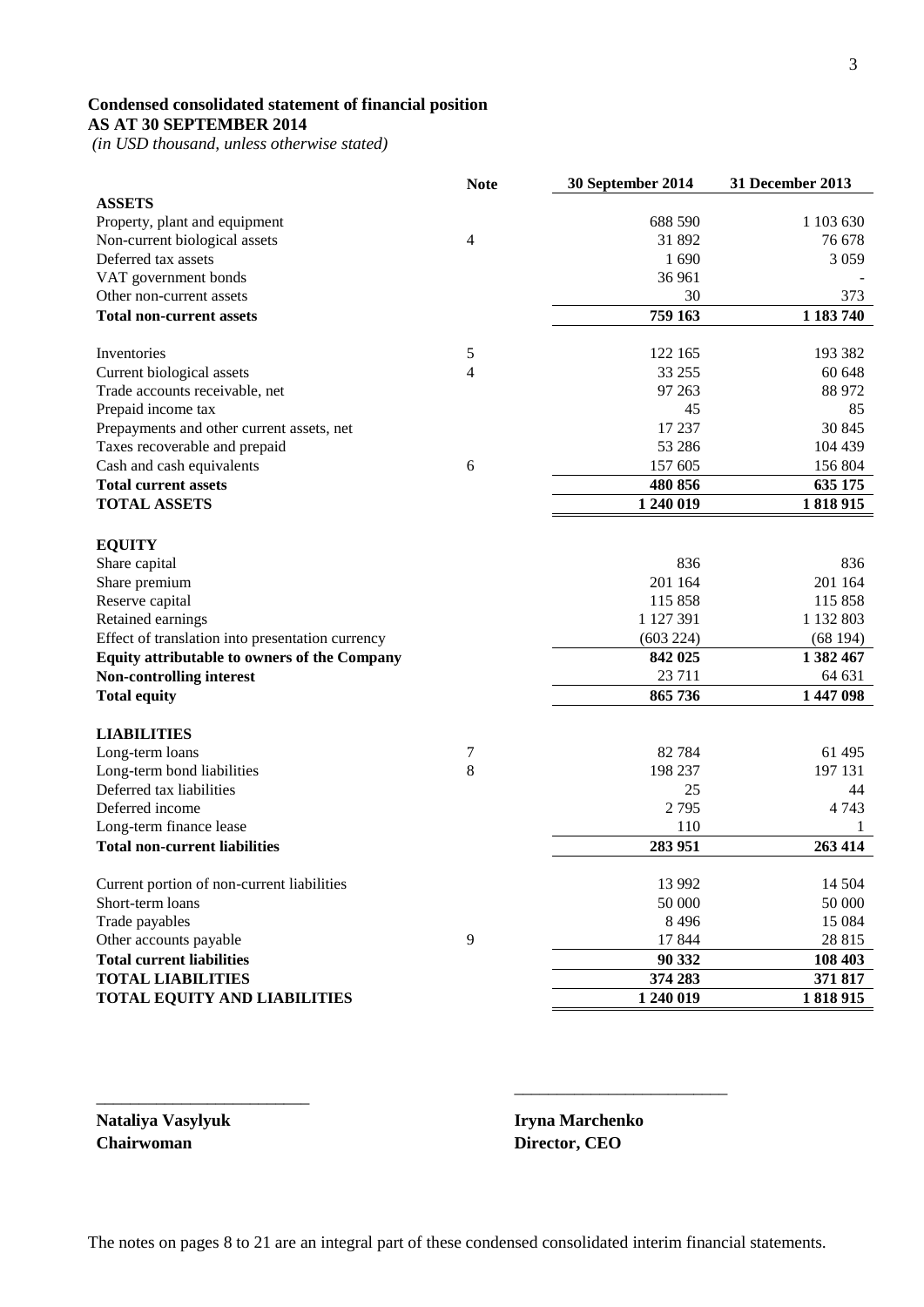# **Condensed consolidated statement of profit or loss and other comprehensive income FOR THE 9 MONTHS ENDED 30 SEPTEMBER 2014**

 *(in USD thousand, unless otherwise stated)*

|                                                                                                               |             | 9 months ended    |                   |
|---------------------------------------------------------------------------------------------------------------|-------------|-------------------|-------------------|
|                                                                                                               | <b>Note</b> | 30 September 2014 | 30 September 2013 |
| Revenue                                                                                                       | 10          | 354 693           | 466 542           |
| Profit from revaluation of biological assets at                                                               |             | 8 5 3 4           | 29 4 23           |
| fair value                                                                                                    |             |                   |                   |
| Cost of sales                                                                                                 | 11          | (261142)          | (309 368)         |
| <b>GROSS PROFIT</b>                                                                                           |             | 102 085           | 186 597           |
| General administrative expenses                                                                               |             | (9160)            | (12417)           |
| Distribution expenses                                                                                         |             | (15018)           | (18525)           |
| Income from government grants and incentives                                                                  |             | 110               | 214               |
| Impairment of non current assets                                                                              |             | (25751)           | (15)              |
| Income from special VAT treatment                                                                             |             | 33 153            | 32 632            |
| Other operating (expenses)/income, net                                                                        |             | (17781)           | (1513)            |
| PROFIT FROM OPERATING ACTIVITIES                                                                              |             | 67 638            | 186 973           |
|                                                                                                               |             |                   |                   |
| Finance income                                                                                                |             | 143<br>(23778)    | 90                |
| Finance costs                                                                                                 | 13          |                   | (24896)           |
| Gains/(losses) on exchange                                                                                    |             | (49461)           | (698)             |
| PROFIT BEFORE TAX                                                                                             |             | (5458)            | 161 469           |
| Income tax credit/(expense)                                                                                   |             | (289)             | 499               |
| <b>PROFIT FOR THE PERIOD</b>                                                                                  |             | (5747)            | 161 968           |
| <b>OTHER COMPREHENSIVE INCOME:</b><br>Items that are or may be reclassified<br>subsequently to profit or loss |             |                   |                   |
| Effect from translation into presentation                                                                     |             | (550712)          | (11882)           |
| currency                                                                                                      |             |                   |                   |
| Effect from changes in ownership                                                                              |             | 1 7 1 4           |                   |
| TOTAL COMPREHENSIVE INCOME                                                                                    |             | (554745)          | 150 086           |
| <b>PROFIT FOR THE PERIOD</b><br><b>ATTRIBUTABLE TO:</b>                                                       |             |                   |                   |
| Owners of the Company                                                                                         |             | (5412)            | 158783            |
| Non-controlling interests                                                                                     |             | (335)             | 3 1 8 6           |
|                                                                                                               |             | (5747)            | 161 969           |
| <b>TOTAL COMPREHENSIVE INCOME</b>                                                                             |             |                   |                   |
| <b>ATTRIBUTABLE TO:</b><br>Owners of the Company                                                              |             | (540442)          | 146 903           |
| Non-controlling interests                                                                                     |             | (40920)           | 3 1 8 4           |
|                                                                                                               |             | (581362)          | 150 087           |
|                                                                                                               |             |                   |                   |
| Earnings per share, USD (basic and diluted)                                                                   |             | (1)               | 25                |
|                                                                                                               |             |                   |                   |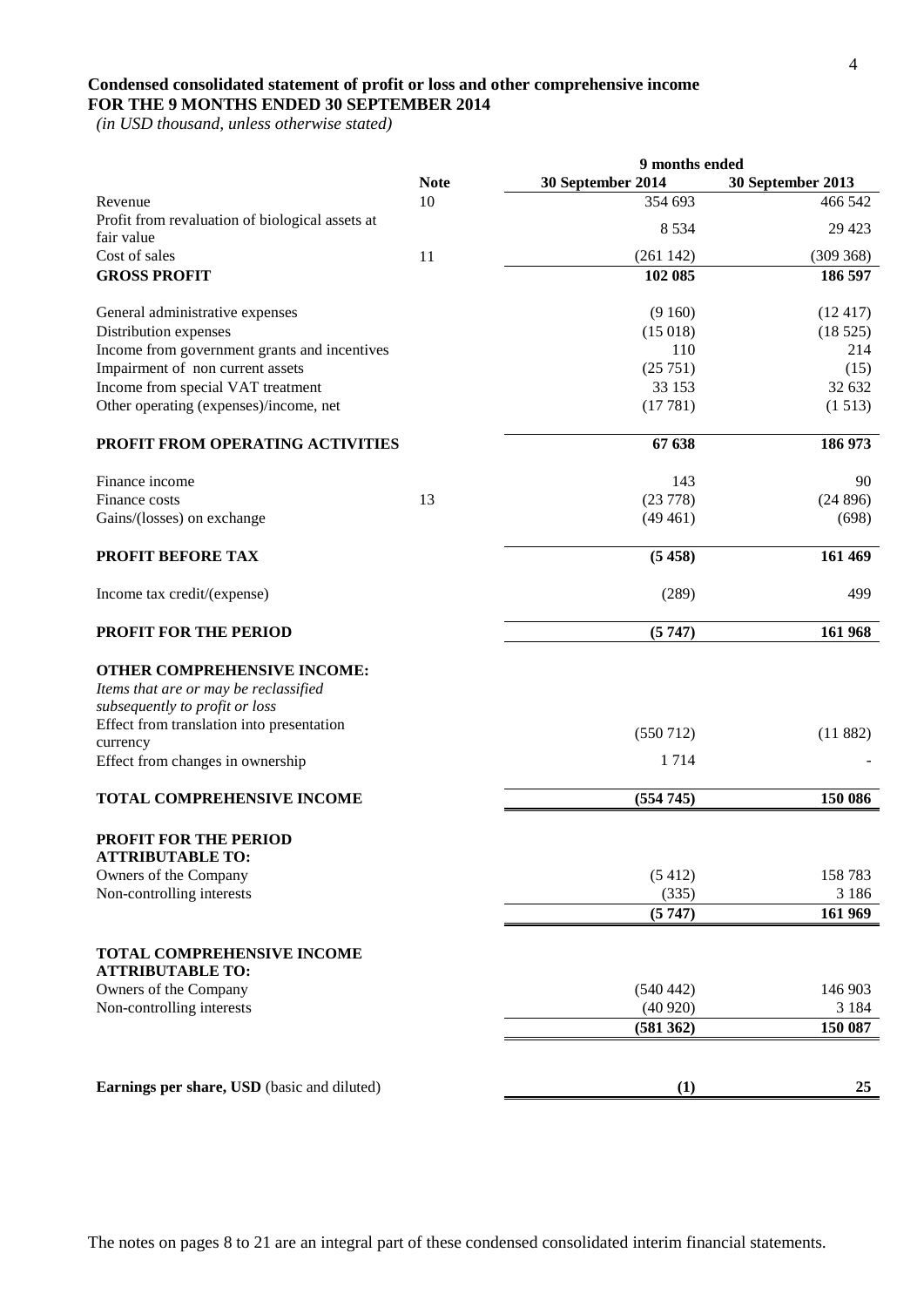# **Condensed consolidated statement of changes in equity FOR THE 9 MONTHS ENDED 30 SEPTEMBER 2014**

*(in USD thousand, unless otherwise stated)*

|                                                    | <b>Attributable to owners of the Company</b> |                                    |                          |                             |                                               |              |                                         |                     |
|----------------------------------------------------|----------------------------------------------|------------------------------------|--------------------------|-----------------------------|-----------------------------------------------|--------------|-----------------------------------------|---------------------|
|                                                    | <b>Share</b><br>capital                      | Capital<br>contribution<br>reserve | <b>Share</b><br>premium  | <b>Retained</b><br>earnings | Foreign<br>currency<br>translation<br>reserve | <b>Total</b> | Non-<br>controlling<br><i>interests</i> | <b>Total equity</b> |
| <b>Balance at 1 January 2013</b>                   | 836                                          | 115 858                            | 201 164                  | 899 357                     | (68135)                                       | 1 149 080    | 18 11 5                                 | 1 167 195           |
| Comprehensive income                               |                                              |                                    |                          |                             |                                               |              |                                         |                     |
| Profit for the period                              |                                              |                                    | $\overline{\phantom{a}}$ | 158 783                     |                                               | 158783       | 3 1 8 6                                 | 161 969             |
| Effect from translation into presentation currency |                                              | $\overline{\phantom{a}}$           | $\overline{\phantom{a}}$ | $\overline{\phantom{a}}$    | (11880)                                       | (11 880)     | (2)                                     | (11882)             |
| Effect from changes in ownership                   |                                              | $\overline{\phantom{0}}$           | $\overline{\phantom{0}}$ |                             |                                               |              | 32 105                                  | 32 105              |
| <b>Total comprehensive income</b>                  |                                              | $\overline{\phantom{a}}$           | ۰                        | 158783                      | (11 880)                                      | 146 903      | 35 289                                  | 182 192             |
| <b>Balance at 30 September 2013</b>                | 836                                          | 115 858                            | 201 164                  | 1 058 140                   | (80015)                                       | 1 295 983    | 53 404                                  | 1 349 387           |
| <b>Balance at 1 January 2014</b>                   | 836                                          | 115 858                            | 201 164                  | 1 132 803                   | (68194)                                       | 1 382 467    | 64 631                                  | 1447098             |
| <b>Comprehensive income</b>                        |                                              |                                    |                          |                             |                                               |              |                                         |                     |
| Profit for the period                              |                                              |                                    | $\overline{\phantom{a}}$ | (5412)                      |                                               | (5412)       | (335)                                   | (5747)              |
| Effect from translation into presentation currency |                                              | $\overline{\phantom{a}}$           | $\overline{\phantom{a}}$ | $\overline{\phantom{a}}$    | (535030)                                      | (535030)     | (42299)                                 | (577329)            |
| Effect from changes in ownership                   |                                              |                                    |                          |                             |                                               |              | 1714                                    | 1 7 1 4             |
| <b>Total comprehensive income</b>                  |                                              |                                    |                          | (5412)                      | (535 030)                                     | (540 442)    | (40920)                                 | (581 362)           |
| <b>Balance at 30 September 2014</b>                | 836                                          | 115 858                            | 201 164                  | 1 127 391                   | (603 224)                                     | 842 025      | 23 7 11                                 | 865 736             |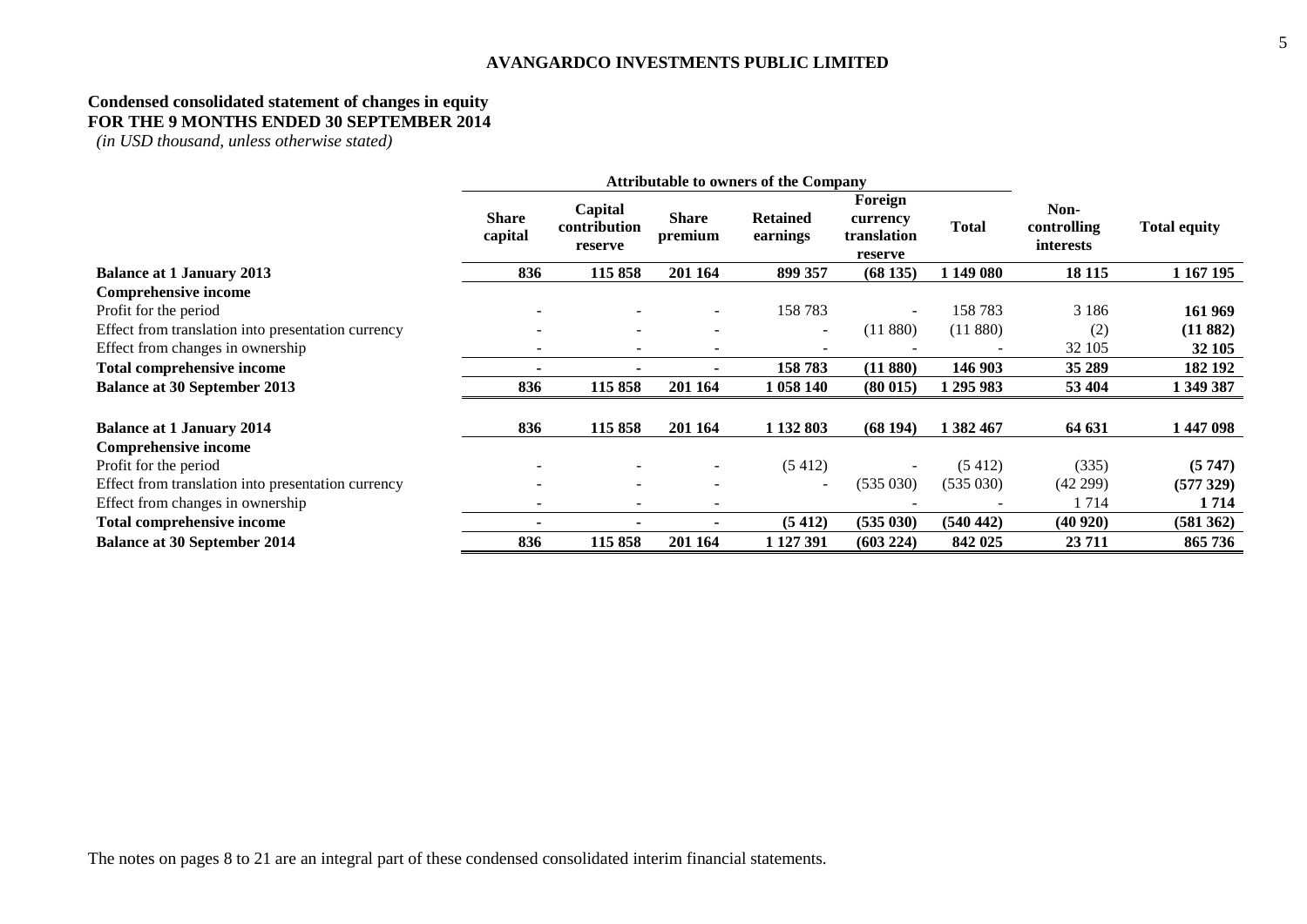# **Condensed consolidated statement of cash flows**

# **FOR THE 9 MONTHS ENDED 30 SEPTEMBER 2014**

 *(in USD thousand, unless otherwise stated)*

|                                                             | 9 months ended    |                   |
|-------------------------------------------------------------|-------------------|-------------------|
| <b>Note</b>                                                 | 30 September 2014 | 30 September 2013 |
| <b>CASH FLOWS FROM OPERATING ACTIVITIES</b>                 |                   |                   |
| Profit before income tax                                    | (5458)            | 161 470           |
| Adjustments for:                                            |                   |                   |
| Depreciation of property, plant and equipment               | 15 2 39           | 18749             |
| Change in allowance for irrecoverable amounts               | 10 224            | 362               |
| Other provisions                                            | (608)             | (284)             |
| (Profit)/Loss on disposal of current assets                 | (50)              | 178               |
| Loss on disposal of property, plant and equipment           | 2 2 3 5           | 406               |
| Impairment of current assets                                | 10 159            | 790               |
| Effect of fair value adjustments on biological assets       | (8534)            | (29 423)          |
| Gains realised from accounts payable written-off            | (4088)            | (212)             |
| Amortization of deferred income on government grants        | (110)             | (214)             |
| Discount on long-term bonds amortization                    | 1 1 0 6           | 995               |
| Impairment of non current assets                            | 25 7 51           |                   |
| Interest income                                             | (143)             | (90)              |
| Interest payable on loans                                   | 21856             | 22 400            |
| Losses on exchange                                          | 41 252            |                   |
| Operating profit before working capital changes             | 108 831           | 175 127           |
| Increase in trade receivables                               | (53 260)          | (4969)            |
| Decrease/(increase) in prepayments and other current assets | 49                | (59864)           |
| Increase in taxes recoverable and prepaid                   | (23 870)          | (3 421)           |
| (Increase)/decrease in inventories                          | (10304)           | 30 743            |
| (Decrease)/increase in deferred income                      | (155)             | 5                 |
| Decrease in other non-current assets                        | 343               | 22                |
| Decrease in trade payables                                  | (955)             | (7707)            |
| Decrease in biological assets                               | 28 080            | 10 157            |
| Decrease in finance leases                                  | (1145)            | (1 279)           |
| Decrease in other accounts payable                          | 538               | 10414             |
| <b>Cash generated from operations</b>                       | 48 151            | 149 228           |
| Interest paid                                               | (6941)            | (6407)            |
| Income tax paid                                             | (41)              | (65)              |
| Net cash generated from operating activities                | 41 169            | 142756            |
|                                                             |                   |                   |

# **CASH FLOWS FROM INVESTING ACTIVITIES**

| Payments and receipts - property, plant and equipment | (55011) | (181 279) |
|-------------------------------------------------------|---------|-----------|
| Interest received                                     |         | 90        |
| Net cash used in investing activities                 | (54868) | (181 189) |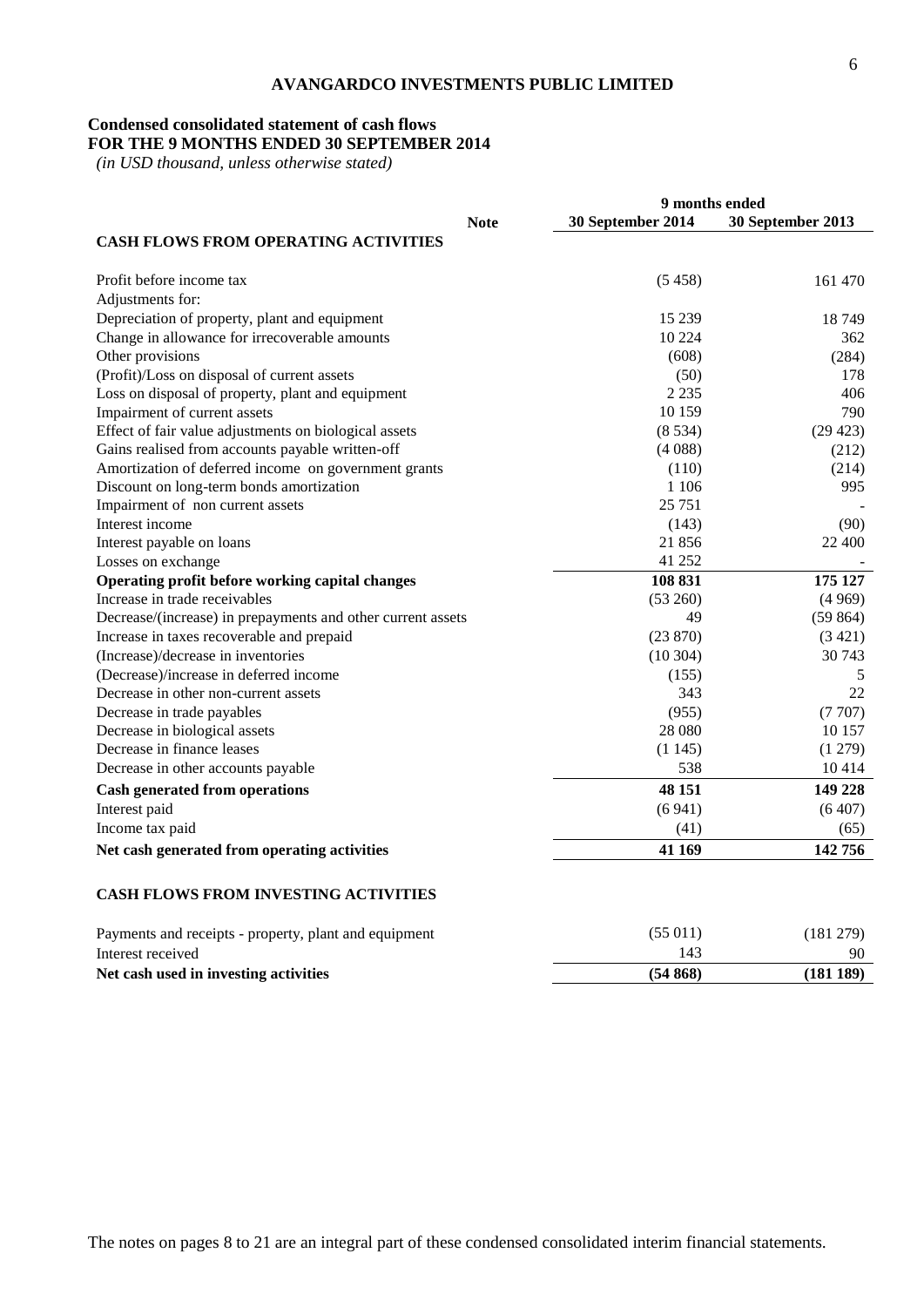# **Condensed consolidated statement of cash flows (cont.)**

# **FOR THE 9 MONTHS ENDED 30 SEPTEMBER 2014**

 *(in USD thousand, unless otherwise stated)*

|                                                        |             | 9 months ended    |                   |  |
|--------------------------------------------------------|-------------|-------------------|-------------------|--|
|                                                        | <b>Note</b> | 30 September 2014 | 30 September 2013 |  |
| <b>CASH FLOWS FROM FINANCING ACTIVITIES</b>            |             |                   |                   |  |
| New loans received                                     |             | 90.630            | 78 958            |  |
| Repayment of loans                                     |             | (59361)           | (85769)           |  |
| Interest paid for bonds issued                         |             | (10000)           | (13038)           |  |
| Repayment of short-term bonds                          |             |                   | (25023)           |  |
| Blocked deposit                                        |             |                   | 794               |  |
| Net cash generated from/(used in) financing activities |             | 21 269            | (44078)           |  |
| Net increase/(decrease) in cash                        |             | 7571              | (82511)           |  |
| Cash and cash equivalents at 1 January                 |             | 156 804           | 203 504           |  |
| Effect from translation into presentation currency     |             | (6770)            | (12)              |  |
| Cash and cash equivalents at 30 September              | 6           | 157 605           | 120 981           |  |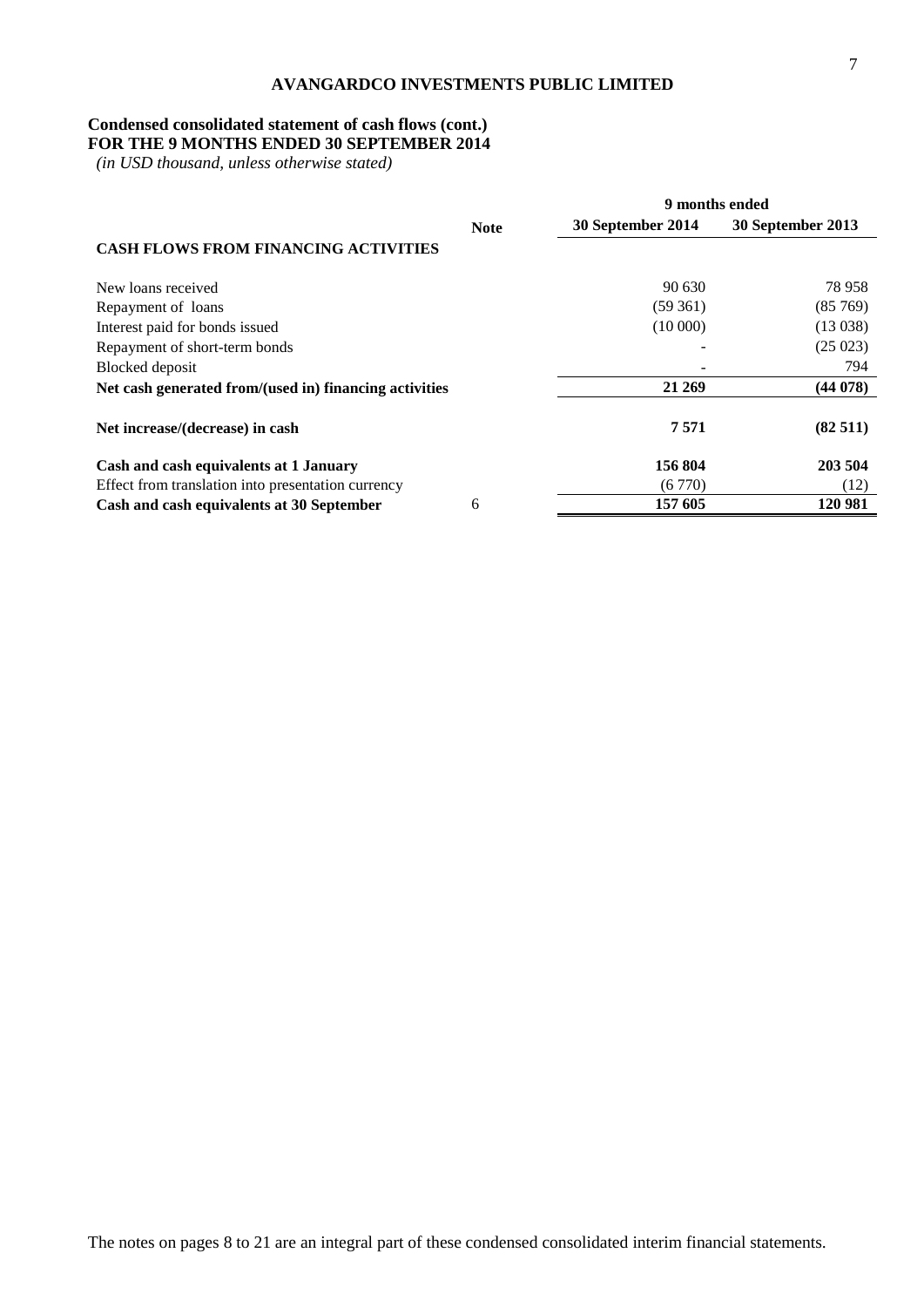# **Notes to the condensed consolidated interim financial statements FOR THE 9 MONTHS ENDED 30 SEPTEMBER 2014**

*(in USD thousand, unless otherwise stated)*

# **1. General information**

AvangardCo Investments Public Limited (the "Company") was incorporated as a limited liability company on 23 October 2007 in accordance with the provisions of the Cyprus Companies Law, Cap. 113, under the name of Ultrainvest Limited. On 8 July 2009, the Registrar of Companies in Cyprus issued a certificate to the effect that the Company was re-registered as a public limited company and changed its name to AvangardCo Investments Public Limited. The Company was listed at London Stock Exchange Main Market on 6 May 2010.

The Company's registered office is at 3 Anexartisias & Kyriakou Matsi, 3040 Limassol, Cyprus.

The condensed consolidated interim financial statements of the Company as at 30 September 2014 and for the 9 months ended 30 September 2014 comprise the Company and its subsidiaries (together with the Company referred to as the "Group").

In 2009 the principal owner of AvangardCo Investments Public Limited reorganised the Group, as a result of which AvangardCo Investments Public Limited became the holding company of an agricultural group of agricultural enterprises, which in the past were under the common ownership and control of this owner. The restructuring was carried out by the transfer of direct interest in the Group's companies. The restructuring was undertaken to achieve legal consolidation of control over agricultural companies of the Group. The reorganisation did not affect the principal activities of the Group.

The history of "Avangard" began with the acquisition by the principal owner of the first poultry farm "Avangard" located in the Ivano-Frankivsk region of Ukraine. Subsequently, to supply the poultry farm with growing birds, the subsidiary "Avangard-Agro" was established. In 2004 a concept of development of this business line was designed, as a result of which in 2005-2009 other major enterprises of agrarian industry in Ukraine joined the Group.

The Group's activities cover all the links of the value chain: from production of combined feed, maintenance and breeding of chickens to production and sale of eggs and egg products. As at 30 September 2014 the production facilities of the Group include 32 poultry facilities (consisting of 19 farms for laying hens, 10 farms for rearing young laying hens and 3 breeder farms), 6 feed mills, 3 long-term egg storage facilities and 1 plant for manufacture of egg products. This vertically-integrated structure of the Group allows processing of approximately 69% of its own fodder. The Group's activities cover almost all the territory of Ukraine.

In order to build a vertically-integrated group, reduce business risk and gain additional profit due to synergies, the Group acquired a hen breeding concern. This ensures breeding of the required number of high quality daily chickens and their timely delivery to factories.

The construction of new full cycle egg production facilities, fully automated, in compliance with European standards of quality is an integral part of the Group's growth strategy.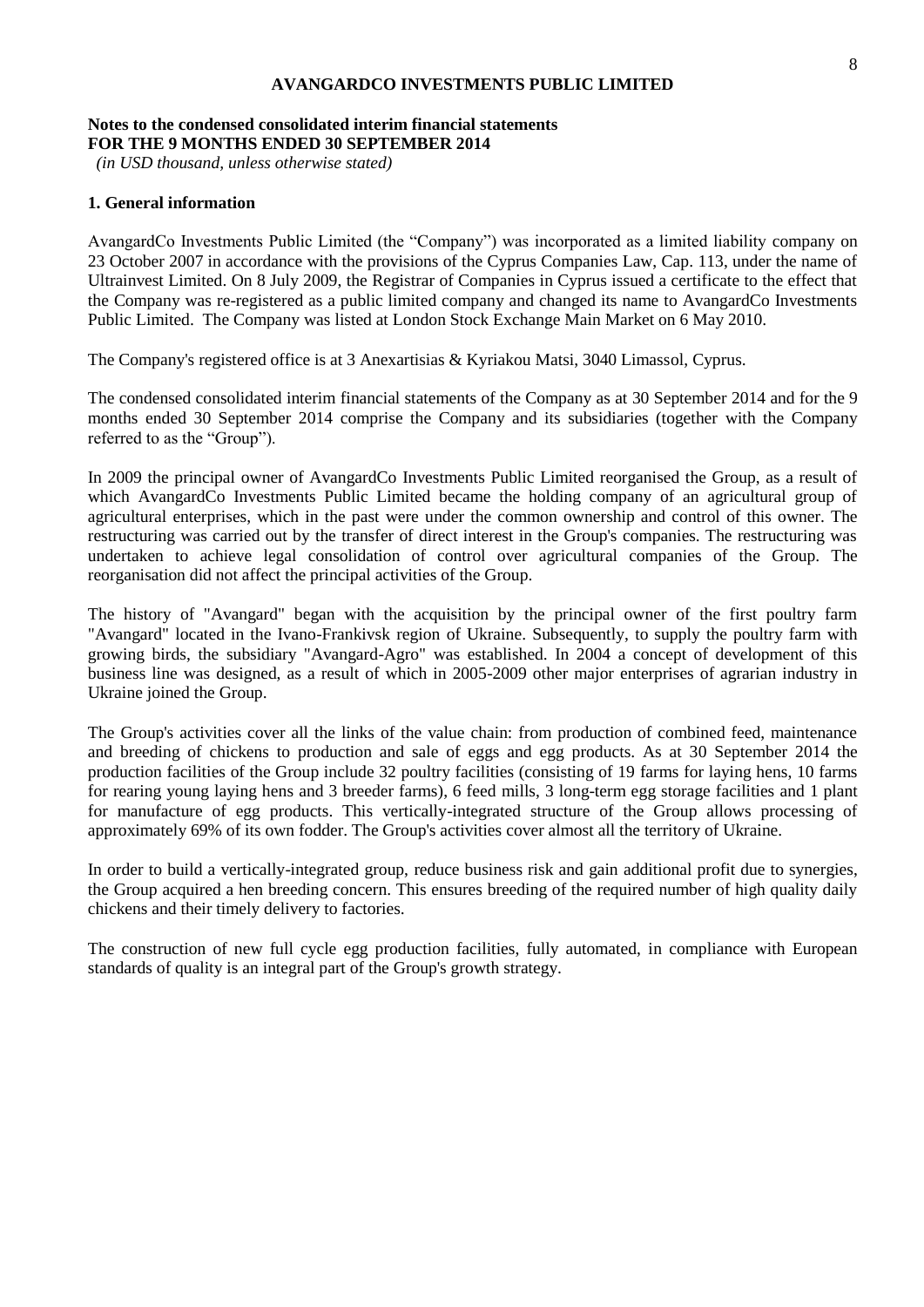# **Notes to the condensed consolidated interim financial statements FOR THE 9 MONTHS ENDED 30 SEPTEMBER 2014**

*(in USD thousand, unless otherwise stated)*

# **1. General information (cont.)**

The Group's subsidiaries all of which are incorporated in Ukraine, their principal activities and the effective ownership interests are as follows:

| Company name                                                                             | <b>Principal Activity</b>                                            | <b>Country of</b><br>registration | Ownership<br>interest $(\frac{6}{0})$ 30<br>September 2014 | <b>Ownership interest</b><br>$(\frac{9}{6})$ 31 December<br>2013 |
|------------------------------------------------------------------------------------------|----------------------------------------------------------------------|-----------------------------------|------------------------------------------------------------|------------------------------------------------------------------|
| PJSC Avangard                                                                            |                                                                      | Ukraine                           | 99,00%                                                     | 99,00%                                                           |
| PJSC Chornobaivske                                                                       |                                                                      | Ukraine                           | 97,00%                                                     | 97,00%                                                           |
| PJSC Agrofirma Avis                                                                      |                                                                      | Ukraine                           | 100,00%                                                    | 100,00%                                                          |
| PJSC Kirovskiy                                                                           |                                                                      | Ukraine                           | 100,00%                                                    | 100,00%                                                          |
| PJSC Ptakhohospodarstvo Chervonyi Prapor                                                 |                                                                      | Ukraine                           | 98,00%                                                     | 98,00%                                                           |
| SC Ptakhofabryka Lozuvatska of Avangardco Investments<br>Public Limited                  |                                                                      | Ukraine                           | 100,00%                                                    | 100,00%                                                          |
| LLC Yuzhnaya - Holding                                                                   |                                                                      | Ukraine                           | 100,00%                                                    | 100,00%                                                          |
| LLC Makarivska Ptakhofabryka                                                             | Keeping of technical                                                 | Ukraine                           | 100,00%                                                    | 100,00%                                                          |
| LLC PF Volnovaska                                                                        | laying hen, production                                               | Ukraine                           | 100,00%                                                    | 100,00%                                                          |
| PJSC Cross-PF Zorya                                                                      | and selling of eggs                                                  | Ukraine                           | 89,00%                                                     | 89,00%                                                           |
| PJSC Ptakhofabryka Pershe Travnya                                                        |                                                                      | Ukraine                           | 93,00%                                                     | 93,00%                                                           |
| PJSC Chernivetska Ptakhofabryka                                                          |                                                                      | Ukraine                           | 98,00%                                                     | 98,00%                                                           |
| ALLC Donetska Ptakhofabryka                                                              |                                                                      | Ukraine                           | 100,00%                                                    | 100,00%                                                          |
| LLC Areal-Snigurivka                                                                     |                                                                      | Ukraine                           | 100,00%                                                    | 100,00%                                                          |
| LLC Torgivenlniy Budynok Bohodukhivska Ptakhofabryka                                     |                                                                      | Ukraine                           | 100,00%                                                    | 100,00%                                                          |
| PPB LLC Ptytsecompleks                                                                   |                                                                      | Ukraine                           | 100,00%                                                    | 100,00%                                                          |
| <b>PSPC</b> Interbusiness                                                                |                                                                      | Ukraine                           | 100,00%                                                    | 100,00%                                                          |
| SC Avangard-Agro of PJSC Avangard                                                        |                                                                      | Ukraine                           | 99,00%                                                     | 99,00%                                                           |
| SC Gorodenkivska Ptakhofabryka of PJSC Avangard                                          |                                                                      | Ukraine                           | 99,00%                                                     | 99,00%                                                           |
| SC Rogatynska Ptakhofabryka of PJSC Avangard                                             |                                                                      | Ukraine                           | 99,00%                                                     | 99,00%                                                           |
| SC Ptakhohospodarstvo Donetske of ALLC Donetska<br>Ptakhofabryka                         |                                                                      | Ukraine                           | 100,00%                                                    | 100,00%                                                          |
| LLC Slovyany                                                                             | Incubation (production                                               | Ukraine                           | 90,00%                                                     | 90,00%                                                           |
| SC Ptakhohospodarstvo Lozuvatske of Avangardco Investments<br>Public Limited             | and sale of day-old<br>chick), farming of<br>young poultry for sale, | Ukraine                           | 100,00%                                                    | 100,00%                                                          |
| SC Zorya of PJSC Cross-PF Zoraya                                                         | and poultry                                                          | Ukraine                           | 89,00%                                                     | 89,00%                                                           |
| SC Ptakhofabryka Chervonyi Prapor Poultry, of PJSC<br>Ptakhohospodarstvo ChervoniyPrapor |                                                                      | Ukraine                           | 98,00%                                                     | 98,00%                                                           |
| SC Ptakhohospodarstvo Yuzhnaya Holding of LLC Yuzhnaya<br>Holding                        |                                                                      | Ukraine                           | 100,00%                                                    | 100,00%                                                          |
| SC Ptakhogopodarstvo Volnovaske of LLC PF Volnovaska                                     |                                                                      | Ukraine                           | 100,00%                                                    | 100,00%                                                          |
| SC Ptakhohospodarstvo Chornobaivske of PJSC Chornobaivske                                |                                                                      | Ukraine                           | 97,00%                                                     | 97,00%                                                           |
| LLC Rohatyn-Korm                                                                         |                                                                      | Ukraine                           | 99,00%                                                     | 99,00%                                                           |
| PJSC Vuhlehirskyi Eksperementalnyi Kombikormovyi Zavod                                   |                                                                      | Ukraine                           | 100,00%                                                    | 100,00%                                                          |
| PJSC Volnovaskyi Kombinat Khliboproduktiv                                                | Production and selling<br>of animal feed                             | Ukraine                           | 99,00%                                                     | 99,00%                                                           |
| LLC Kamyanets-Podilsky Kombikormoviy Zavod                                               |                                                                      | Ukraine                           | 100,00%                                                    | 100,00%                                                          |
| LLC Pershe Travnya Kombikormoviy Zavod                                                   |                                                                      | Ukraine                           | 93,00%                                                     | 93,00%                                                           |
| LLC Imperovo Foods                                                                       | Processing of eggs and<br>selling of egg products                    | Ukraine                           | 95,00%                                                     | 94,00%                                                           |
|                                                                                          | Rendering services<br>under guarantee                                |                                   |                                                            |                                                                  |
| LLC Agrarnyi Holding Avangard                                                            | agreements                                                           | Ukraine                           | 100,00%                                                    | 100,00%                                                          |
| LLC Imperovo LTD                                                                         | Rental services                                                      | Ukraine                           | 95,00%                                                     | 94,00%                                                           |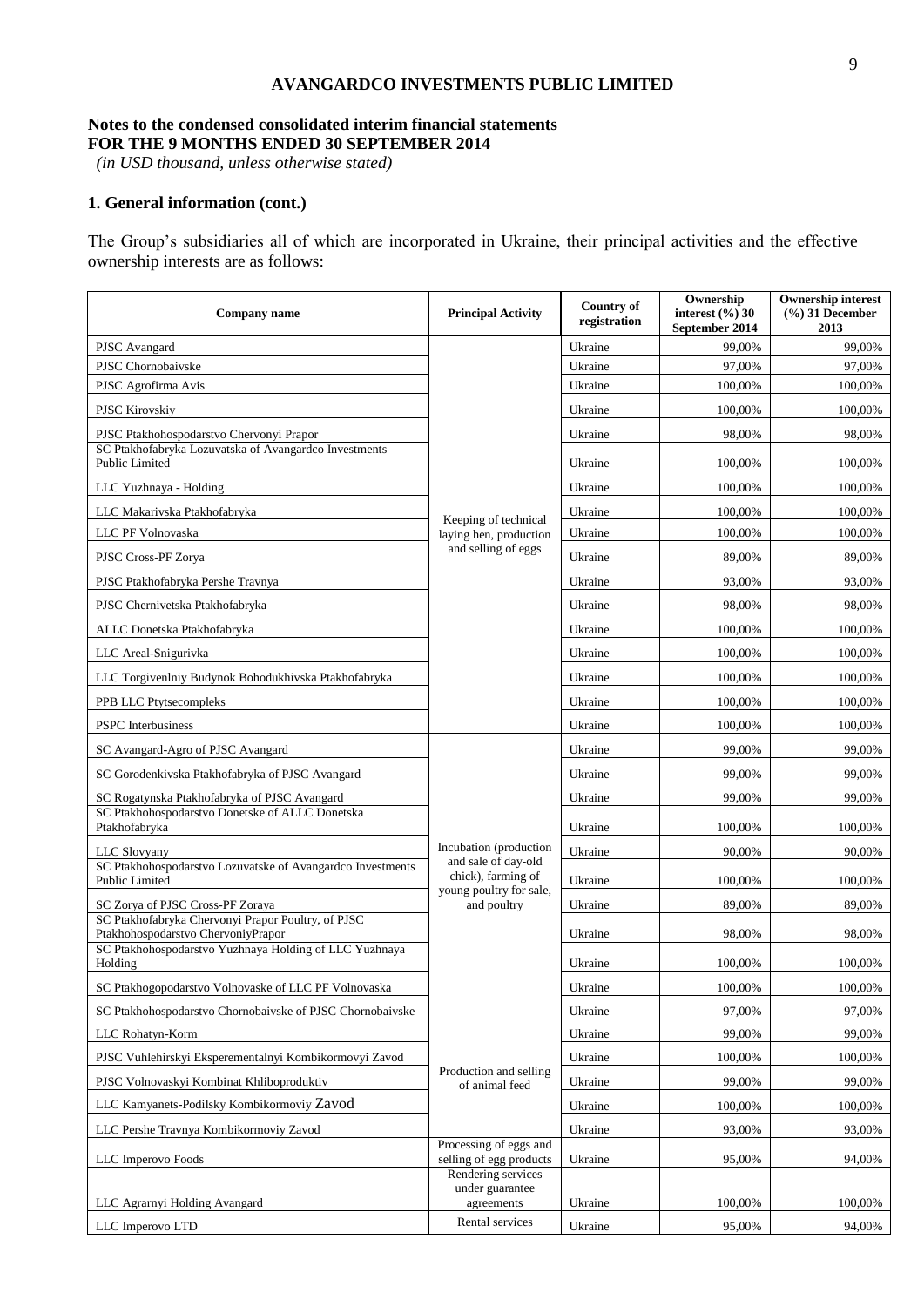#### **Notes to the condensed consolidated interim financial statements FOR THE 9 MONTHS ENDED 30 SEPTEMBER 2014**

*(in USD thousand, unless otherwise stated)*

# **1. General information (cont.)**

The parent company of the Group is AvangardCo Investments Public Limited, registered in Cyprus, with an issued share capital of 6 387 185 ordinary shares as at 30 September 2014 with nominal value of  $\epsilon$  0,10 per share.

The shares were distributed as follows:

|                           |                                                      | 30 September 2014 |                         | <b>31 December 2013</b>       |  |
|---------------------------|------------------------------------------------------|-------------------|-------------------------|-------------------------------|--|
| Owner                     | Number of<br>Ownership<br>interest $(\% )$<br>shares |                   | <b>Number of shares</b> | Ownership<br>interest $(\% )$ |  |
| Quickcom Limited          |                                                      |                   |                         |                               |  |
| <b>Omtron Limited</b>     | 1 848 575                                            | 28.9%             | 1 848 575               | 28.9%                         |  |
| <b>Tanchem Limited</b>    | 926 280                                              | 14.5%             | 926 280                 | 14.5%                         |  |
| Mobco Limited             |                                                      |                   |                         |                               |  |
| BNY (Nominees)<br>Limited | 1 437 500                                            | 22.5%             | 1 437 500               | 22.5%                         |  |
| UkrLandFarming Plc        | 2 174 825                                            | 34.1%             | 2 174 825               | 34.1%                         |  |
| Other                     | 3                                                    |                   |                         |                               |  |
|                           | 6 3 8 7 1 8 5                                        | 100.0%            | 6 3 8 7 1 8 5           | 100.0%                        |  |

As at 30 September 2014 and 31 December 2013 the interests in Omtron Limited and Tanchem Limited beneficially owned by UkrLandFarming Plc were as follows:

|                       | Ownership interest $(\% )$ | Ownership interest $(\% )$ |
|-----------------------|----------------------------|----------------------------|
|                       | as at 30 September 2014    | as at 31 December 2013     |
| <b>Omtron Limited</b> | 100%                       | -                          |
| Tanchem Limited       | 100%                       | -                          |

As at 30 September 2014 and 31 December 2013 the interests in Quickcom Limited, Omtron Limited, Tanchem Limited, Mobco Limited, UkrLandFarming Plc beneficially owned by Oleg Bakhmatyuk ("the beneficial owner" hereinafter) were as follows:

|                        | Ownership interest $(\% )$ | Ownership interest $(\% )$ |
|------------------------|----------------------------|----------------------------|
|                        | as at 30 September 2014    | as at 31 December 2013     |
| Quickcom Limited       | 100%                       | 100%                       |
| <b>Omtron Limited</b>  |                            | 100%                       |
| <b>Tanchem Limited</b> | -                          | 100%                       |
| Mobco Limited          | 100%                       | 100%                       |
| UkrLandFarming Plc     | 95%                        | 100%                       |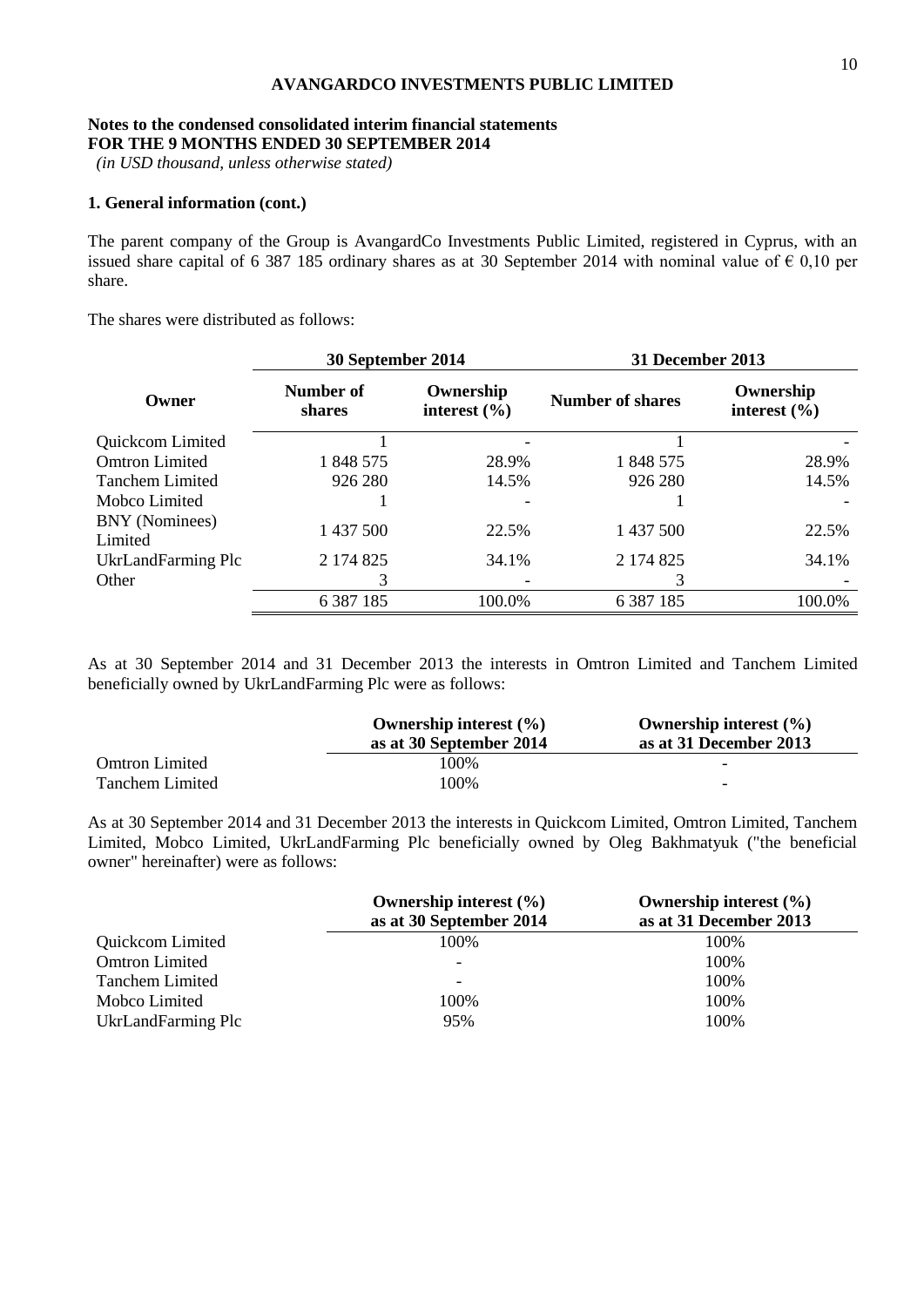#### **Notes to the condensed consolidated interim financial statements FOR THE 9 MONTHS ENDED 30 SEPTEMBER 2014**

*(in USD thousand, unless otherwise stated)*

# **2. Basis of preparation**

# **2.1 Statement of compliance**

These condensed consolidated interim financial statements for the 9 months ended 30 September 2014 have been prepared in accordance with International Accounting Standard (IAS) 34 "Interim Financial Reporting" and were not audited by the external independent auditors' of the Group. The condensed consolidated interim financial statements do not include all the information required for a complete set of IFRS financial statements. However, selected explanatory notes are included to explain events and transactions that are significant to an understanding of changes in the Group's financial position and performance since the last annual consolidated financial statements as at and for the year ended 31 December 2013.

# **2.2 Basis of measurement**

The condensed consolidated interim financial statements have been prepared on the historical cost basis, except for the biological assets which are measured at fair value less costs to sell and bonds and loans which are measured at amortised cost.

# **2. Basis of preparation (cont.)**

# **2.3 Functional and presentation currency**

The functional currency of all companies of the Group is the Ukrainian Hryvnia ("UAH") except in the case of the Cyprus parent company, AvangardCo Investments Public Limited, whose functional currency changed from UAH to Euro ("EUR") as from 1 January 2014. Transactions in currencies other than the functional currency of the Group's companies are treated as transactions in foreign currencies. The Group's management decided to use US dollar ("USD") as the presentation currency for financial and management reporting purposes. Exchange differences arising are classified as equity and transferred to the translation reserve.

#### **2.4 Going concern basis**

These condensed consolidated interim financial statements have been prepared under the going concern basis, which assumes the realisation of assets and settlement of liabilities in the course of ordinary economic activity. Renewals of the Group's assets, and the future activities of the Group, are significantly influenced by the current and future economic environment in Ukraine. The condensed consolidated interim financial statements do not comprise any adjustments in case of the Group's inability to continue as a going concern.

#### **3. Accounting policies**

The accounting policies applied in these condensed consolidated interim financial statements are the same as those applied in the Group's annual consolidated financial statements as at and for the year ended 31 December 2013.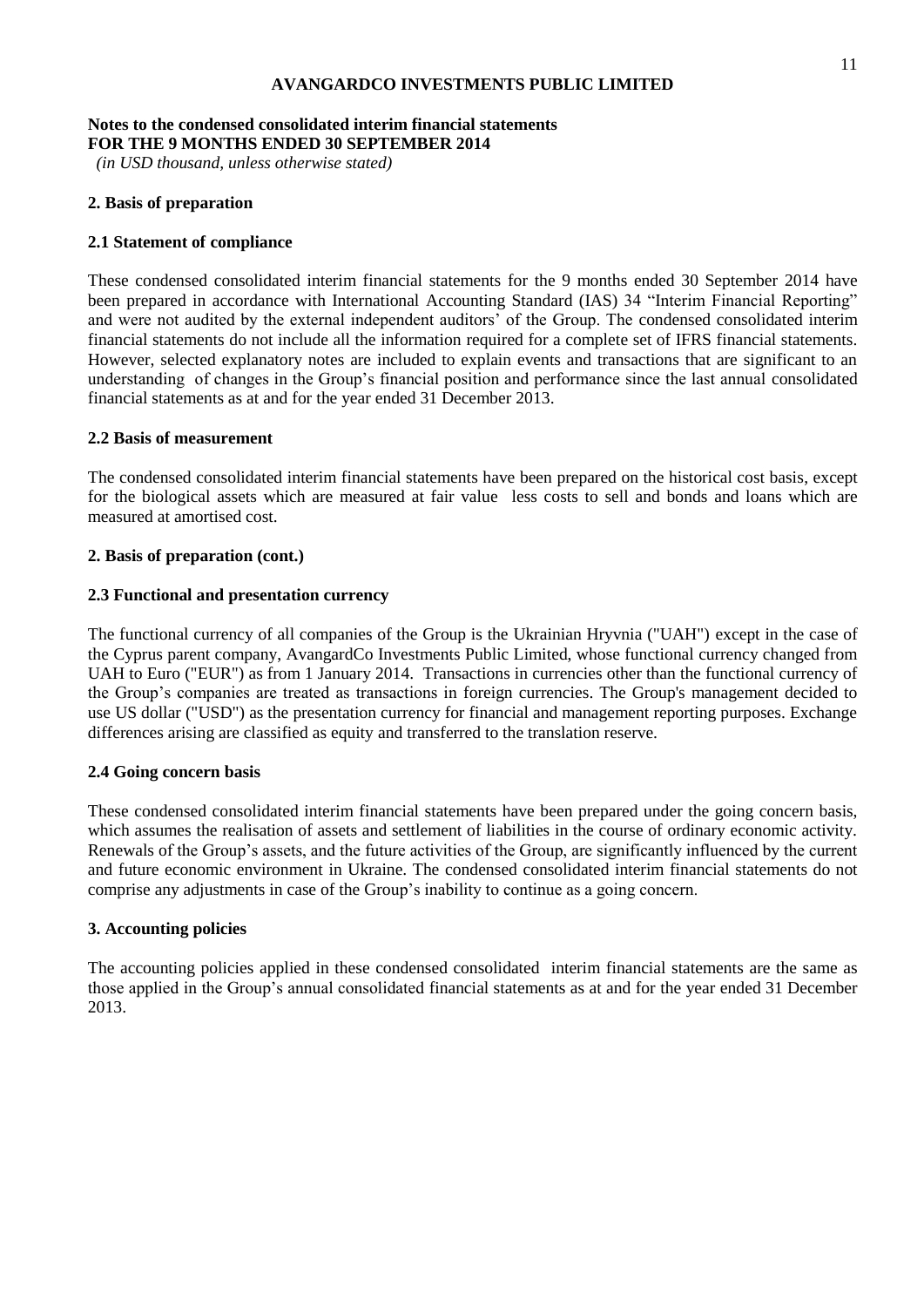#### **Notes to the condensed consolidated interim financial statements FOR THE 9 MONTHS ENDED 30 SEPTEMBER 2014**

*(in USD thousand, unless otherwise stated)*

#### **3.1 Foreign currency translation**

#### *(а) Transactions and balances*

Transactions in foreign currencies are initially recorded by the Group entities at their respective functional currency rates prevailing at the date of the transaction.

Monetary assets and liabilities are translated into the functional currency of each company included into the Group, at the rates ruling at the reporting period. Foreign exchange gains and losses, arising from transactions in foreign currency, and also from translation of monetary assets and liabilities into the functional currency of each company included into the Group at the rate ruling at the end of the year, are recognised to profit or loss.

The exchange rates used for the preparation of these condensed consolidated interim financial statements, are presented as follows: **WEIGHT** 

| <b>Currency</b>   | 30<br><b>September</b><br>2014 | Weighted<br>average for the 9<br>months ended 30<br>September 2014 | 31 December<br>2013 | Weighted<br>average for the<br>9 months ended<br>30 September<br>2013 | 30 September<br>2013 |
|-------------------|--------------------------------|--------------------------------------------------------------------|---------------------|-----------------------------------------------------------------------|----------------------|
| US dollar to      |                                |                                                                    |                     |                                                                       |                      |
| Ukrainian Hryvnia | 12,9492                        | 11,0589                                                            | 7,9930              | 7,9930                                                                | 7,9930               |
| Euro              | 0,7873                         | 0,7387                                                             | 0,7239              |                                                                       |                      |

The empowerment of the USD against UAH has resulted in the reduction of various values disclosed in the statements of profit or loss and of financial position. This reduction is applicable only in case of translation into presentation currency.

#### **4. Biological assets**

| 30 September 2014 | 31 December 2013 |
|-------------------|------------------|
|                   |                  |
| 31 892            | 76 678           |
| 31 892            | 76 678           |
|                   |                  |
| 33 255            | 60 646           |
|                   |                  |
| 33 255            | 60 648           |
| 65 147            | 137 326          |
|                   |                  |

## **5. Inventories**

Inventories as at 30 September 2014 and 31 December 2013 were as follows:

|                               | 30 September 2014 | 31 December 2013 |
|-------------------------------|-------------------|------------------|
| Raw and basic materials       | 73417             | 132 264          |
| Work-in-progress              | 307               | 606              |
| Agricultural produce          | 3890              | 2 1 5 0          |
| Finished goods                | 28 8 16           | 33 939           |
| Package and packing materials | 10 070            | 13 997           |
| Goods for resale              | 3435              | 6 3 5 0          |
| Other inventories             | 2 2 3 0           | 4 0 7 6          |
|                               | 122 165           | 193 382          |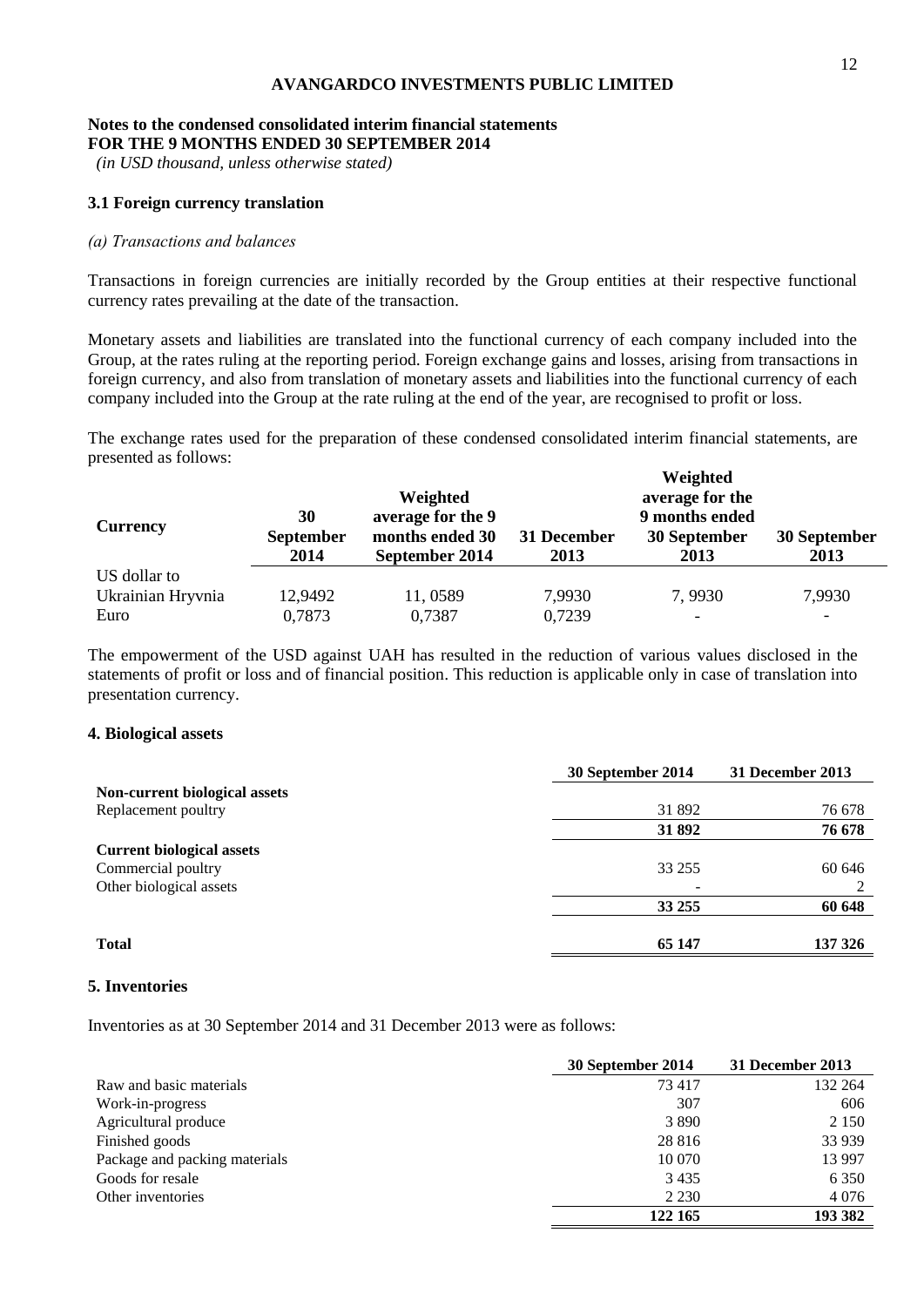#### **Notes to the condensed consolidated interim financial statements FOR THE 9 MONTHS ENDED 30 SEPTEMBER 2014**

*(in USD thousand, unless otherwise stated)*

# **6. Cash and cash equivalents**

Cash and cash equivalents as at 30 September 2014 and 31 December 2013 were as follows:

|                                                                                  | 30 September 2014        | 31 December 2013 |
|----------------------------------------------------------------------------------|--------------------------|------------------|
| Cash in banks                                                                    | 157 549                  | 154 771          |
| Cash in hand                                                                     | 56                       | 33               |
| Other bank accounts in foreign currency                                          | $\overline{\phantom{0}}$ | 2 0 0 0          |
| Cash and cash equivalents represented in<br>consolidated statement of cash flows | 157 605                  | 156 804          |

# **7. Long-term loans**

Long-term loans as at 30 September 2014 and 31 December 2013 were as follows:

|                                                                                   | 30 September 2014 | 31 December 2013 |
|-----------------------------------------------------------------------------------|-------------------|------------------|
| Long-term bank loans in national currency                                         | 1692              | 2 8 6 0          |
| Long-term bank loans in foreign currency                                          | 94 188            | 70 448           |
| <b>Total loans</b>                                                                | 95 880            | 73 308           |
| Commodity credit                                                                  | 685               | 1 1 0 9          |
|                                                                                   | 96 565            | 74 417           |
| Current portion of non-current liabilities for bank loans                         |                   |                  |
| in national currency<br>Current portion of non-current liabilities for bank loans | (883)             | (1430)           |
| in foreign currency                                                               | (12 898)          | (11492)          |
|                                                                                   | 82784             | 61 495           |

#### **8. Long-term bond liabilities**

Long-term bond liabilities as at 30 September 2014 and 31 December 2013 were as follows:

|                          | 30 September 2014 | 31 December 2013 |
|--------------------------|-------------------|------------------|
| Par value                | 200 000           | 200 000          |
| Discount on issued bonds | (1 763)           | (2 869)          |
|                          | 198 237           | 197 131          |
|                          |                   |                  |
|                          | 30 September 2014 | 31 December 2013 |
| Coupon payable           | 8441              | 3 4 6 2          |

On 29 October 2010, the Company issued 2 000 five year non-convertible bonds with par value equal to USD 100 000 each. The Notes have been admitted to the official list of the UK listing Authority and to trading on London Stock Exchange plc's regulated market with effect from 1 November 2010. The USD 200 000 000 10% Notes, bear interest from 29 October 2010 at a rate of 10% per annum payable semi annually in arrears on 29 April and 29 October in each year, commencing on 29 April 2011. The maturity date is 29 October 2015 and the placement price was 98 093% of the principal amount of the Notes.

Surety providers of the bonds were as follows: (1) LLC Areal Snigurivka, (2) CJSC Agrofirma Avis, (3) LLC Torgivelniy Budynok Bohodukhivska Ptahofabryka, (4) CJSC Chernivetska Ptakhofabryka, (5) OJSC Ptakhohospodarstvo Chervonyi Prapor, (6) APP CJSC Chornobaivske, (7) CJSC Avangard, (8) ALLC Donetska Ptakhofabryka, (9) SC Gorodenkivska Ptakhofabryka, (10) LLC Imperovo Foods, (11) PSPC Interbusiness, (12) SC Rohatynska Ptahofabryka, (13) SC Ptakhofabryka Lozuvatska, (14) LLC PF Volnovaska, (15) PJSC Cross P/F Zorya.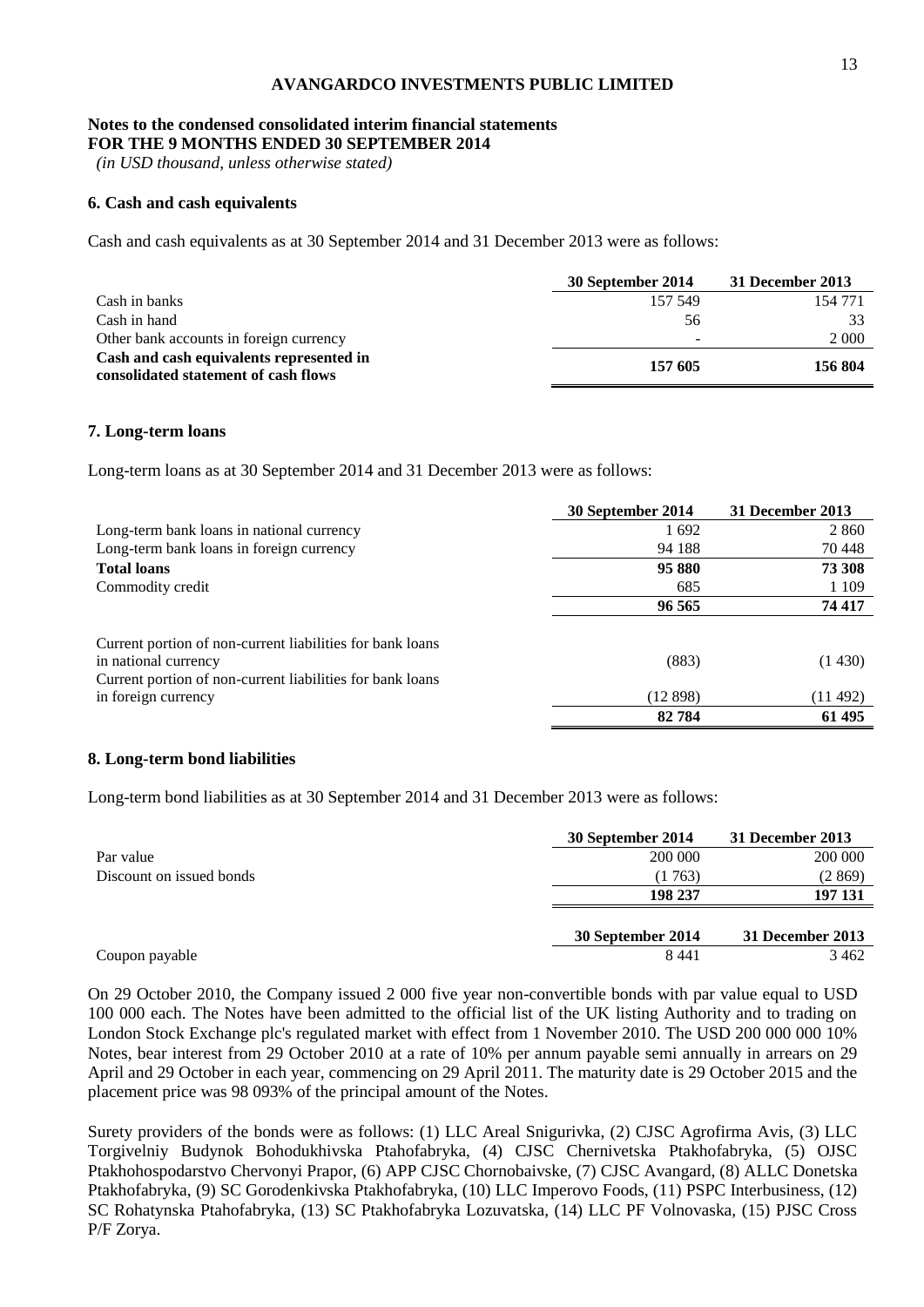#### **Notes to the condensed consolidated interim financial statements FOR THE 9 MONTHS ENDED 30 SEPTEMBER 2014**

*(in USD thousand, unless otherwise stated)*

# **9. Other accounts payable**

Other accounts payable as at 30 September 2014 and 31 December 2013 were as follows:

|                                                    | 30 September 2014 | 31 December 2013 |
|----------------------------------------------------|-------------------|------------------|
| Accrued expenses for future employee benefits      | 1 0 8 7           | 1 575            |
| Other accrued expenses                             | 171               | 291              |
| Wages and salaries and related taxes liabilities   | 2 0 0 5           | 2 5 6 9          |
| Other taxes and compulsory payments liabilities    | 977               | 2 0 3 4          |
| Accounts payable for property, plant and equipment | 252               | 5 7 2 1          |
| Advances received from customers                   | 953               | 4 7 7 9          |
| Interest payable                                   | 505               | 1 3 9 7          |
| Accrued coupon on bonds                            | 8441              | 3462             |
| Other payables                                     | 3453              | 6987             |
|                                                    | 17844             | 28 8 15          |

# **10. Revenue**

Sales revenue for the 9 months ended 30 September 2014 and 30 September 2013 were as follows:

|                                               | 30 September 2014 | 30 September 2013 |
|-----------------------------------------------|-------------------|-------------------|
| Revenue from finished goods                   | 353 625           | 465 108           |
| Revenue from goods sold and services rendered | 1 068             | 1 434             |
|                                               | 354 693           | 466 542           |

# **11. Cost of sales**

Cost of sales for the 9 months ended 30 September 2014 and 30 September 2013 was as follows:

|                                          | <b>Note</b> | 30 September 2014 | 30 September 2013 |
|------------------------------------------|-------------|-------------------|-------------------|
| Cost of finished goods sold              |             | (259 585)         | (307 945)         |
| Cost of goods sold and services rendered |             | (1 557)           | (1423)            |
|                                          |             | (261142)          | (309 368)         |

# **12. Cost of sales by elements**

The cost of finished goods sold (Note 11) for the 9 months ended 30 September 2014 and 30 September 2013 was as follows:

|                                                   | <b>Note</b> | 30 September 2014 | 30 September 2013 |
|---------------------------------------------------|-------------|-------------------|-------------------|
| Raw materials                                     |             | (210658)          | (250 299)         |
| Payroll of production personnel and related taxes |             | (12.258)          | (15790)           |
| Depreciation                                      |             | (14765)           | (18039)           |
| Services provided by third parties                |             | (21789)           | (23687)           |
| Other expenses                                    |             | (115)             | (130)             |
|                                                   |             | (259585)          | (307945)          |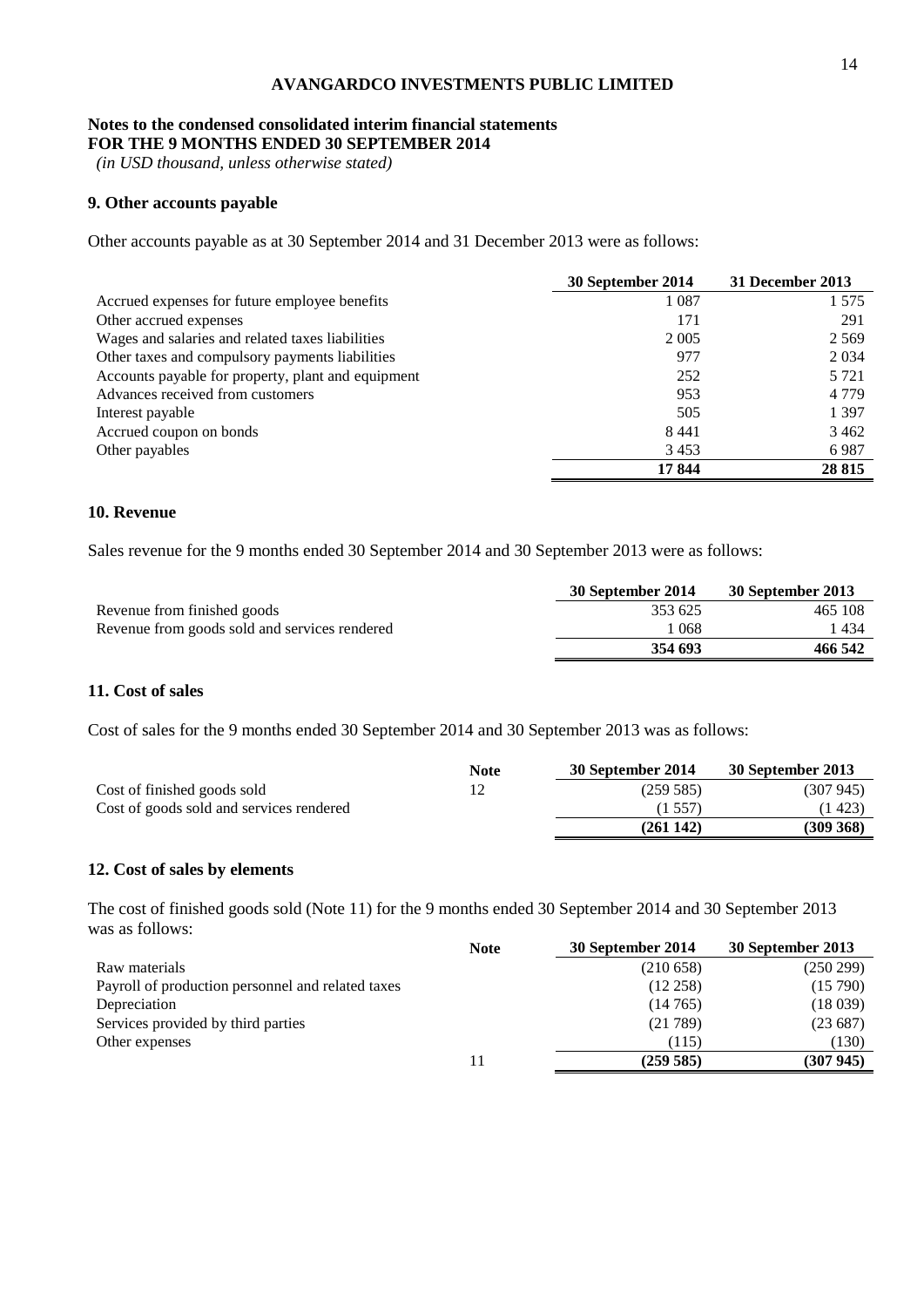#### **Notes to the condensed consolidated interim financial statements FOR THE 9 MONTHS ENDED 30 SEPTEMBER 2014**

*(in USD thousand, unless otherwise stated)*

# **13. Finance cost**

Finance cost for the 9 months ended 30 September 2014 and 30 September 2013 was as follows:

|                                        | 30 September 2014 | 30 September 2013 |
|----------------------------------------|-------------------|-------------------|
| Interest payable on loans              | (5948)            | (5908)            |
| Capitalised interest                   |                   | 533               |
| <b>Total finance expenses on loans</b> | (5948)            | (5375)            |
| Finance expenses on finance lease      | (101)             | (260)             |
| Finance expenses on bonds              | (15908)           | (17487)           |
| Other finance expenses                 | (1 821)           | (1 774)           |
|                                        | (23778)           | (24896)           |

### **14. Related party balances and transactions**

The Company is controlled by Oleg Bakhmatyuk, who directly or indirectly owns 77.5% of the Company's share capital. The remaining 22.5% of the shares are widely owned.

For the purposes of these condensed consolidated interim financial statements, parties are considered to be related if one party has the ability to control the other party, is under common control, or can exercise significant influence over the other party in making financial or operational decisions. In considering each possible related party relationship, attention is directed to the substance of the relationship, not merely the legal form. The Group enters into transactions with both related and unrelated parties.

According to these criteria the related parties of the Group are divided into the following categories:

- A. Key management personnel;
- B. Companies having the same top management;
- C. Companies in which the Group's owners have an equity interest;
- D. Companies in which activities are significantly influenced by the Group's owners.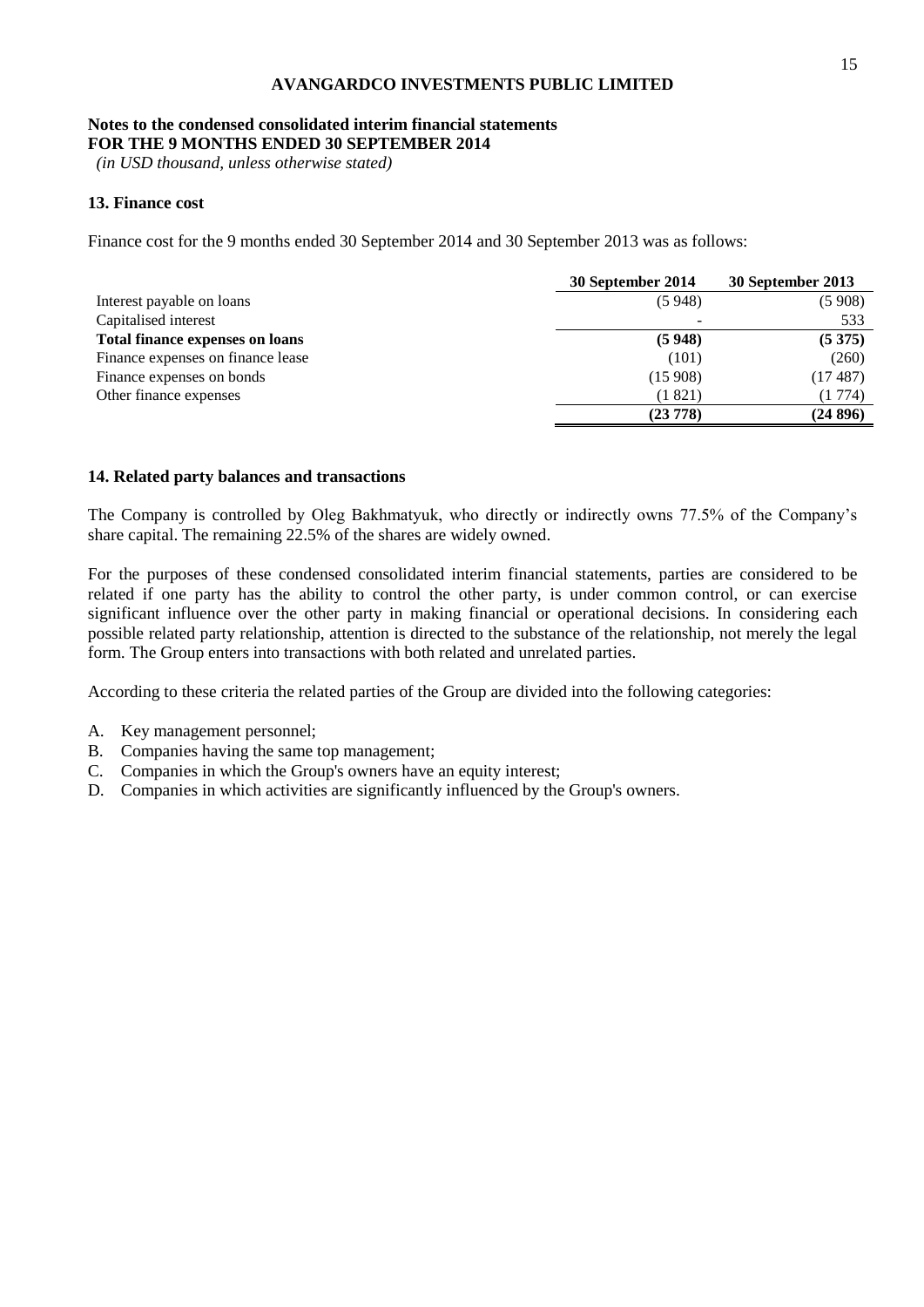#### **Notes to the condensed consolidated interim financial statements FOR THE 9 MONTHS ENDED 30 SEPTEMBER 2014**

*(in USD thousand, unless otherwise stated)*

# **14. Related party balances and transactions (cont.)**

Outstanding amounts of the Group for transactions with related parties as at 30 September 2014 and 31 December 2013 were as follows:

|                                                                                                       | Outstanding balances with related parties as at |                  |
|-------------------------------------------------------------------------------------------------------|-------------------------------------------------|------------------|
|                                                                                                       | 30 September 2014                               | 31 December 2013 |
| Prepayments and other current assets, net                                                             |                                                 |                  |
| C. Companies in which the Group's owners have an<br>equity interest;                                  | 3                                               | 59               |
| D. Companies in which activities are significantly<br>influenced by the Group's owners                | 6 1 4 4                                         | 10 386           |
|                                                                                                       | 6 147                                           | 10 445           |
| <b>Trade accounts receivable</b>                                                                      |                                                 |                  |
| C. Companies in which the Group's owners have an<br>equity interest;                                  | $\overline{4}$                                  | 76               |
| D. Companies in which activities are significantly<br>influenced by the Group's owners                | 114                                             | 184              |
|                                                                                                       | 119                                             | 260              |
| Cash and cash equivalents                                                                             |                                                 |                  |
| D. Companies in which activities are significantly<br>influenced by the Group's owners                | 3818                                            | 9913             |
|                                                                                                       | 3818                                            | 9913             |
| Long-term finance lease                                                                               |                                                 |                  |
| D. Companies in which activities are significantly<br>influenced by the Group's owners                | 67                                              |                  |
|                                                                                                       | 67                                              |                  |
| <b>Current portion of non-current liabilities</b>                                                     |                                                 |                  |
| D. Companies in which activities are significantly<br>influenced by the Group's owners                | 20                                              |                  |
|                                                                                                       | 20                                              |                  |
| <b>Trade accounts payable</b><br>C. Companies in which the Group's owners have an<br>equity interest; |                                                 | 12               |
| D. Companies in which activities are significantly<br>influenced by the Group's owners                |                                                 | 198              |
|                                                                                                       | $\blacksquare$                                  | 210              |
| <b>Other current liabilities</b>                                                                      |                                                 |                  |
| C. Companies in which the Group's owners have an<br>equity interest;                                  |                                                 | 45               |
| D. Companies in which activities are significantly<br>influenced by the Group's owners                | 473                                             | 717              |
|                                                                                                       | 473                                             | 762              |

On 2<sup>nd</sup> July 2013 UkrLandFarming Plc acquired a direct shareholding percentage of 7.11% in the share capital of LLC Imperovo Limited partially through contribution of technological equipment for elevators. From 2<sup>nd</sup> July 2013 and thereafter, the share capital of LLC Imperovo Limited was increased through contributions from other Group companies, therefore the direct shareholding percentage of UkrLandFarming Plc was decreased to 3.52% at 30 September 2014. As at 30 September 2014 and 31 December 2013 Prepayments and other current assets, net include unpaid contribution to the share capital of LLC Imperovo Foods in the amount of USD 5 955 thousand and USD 9 926 thousand respectively.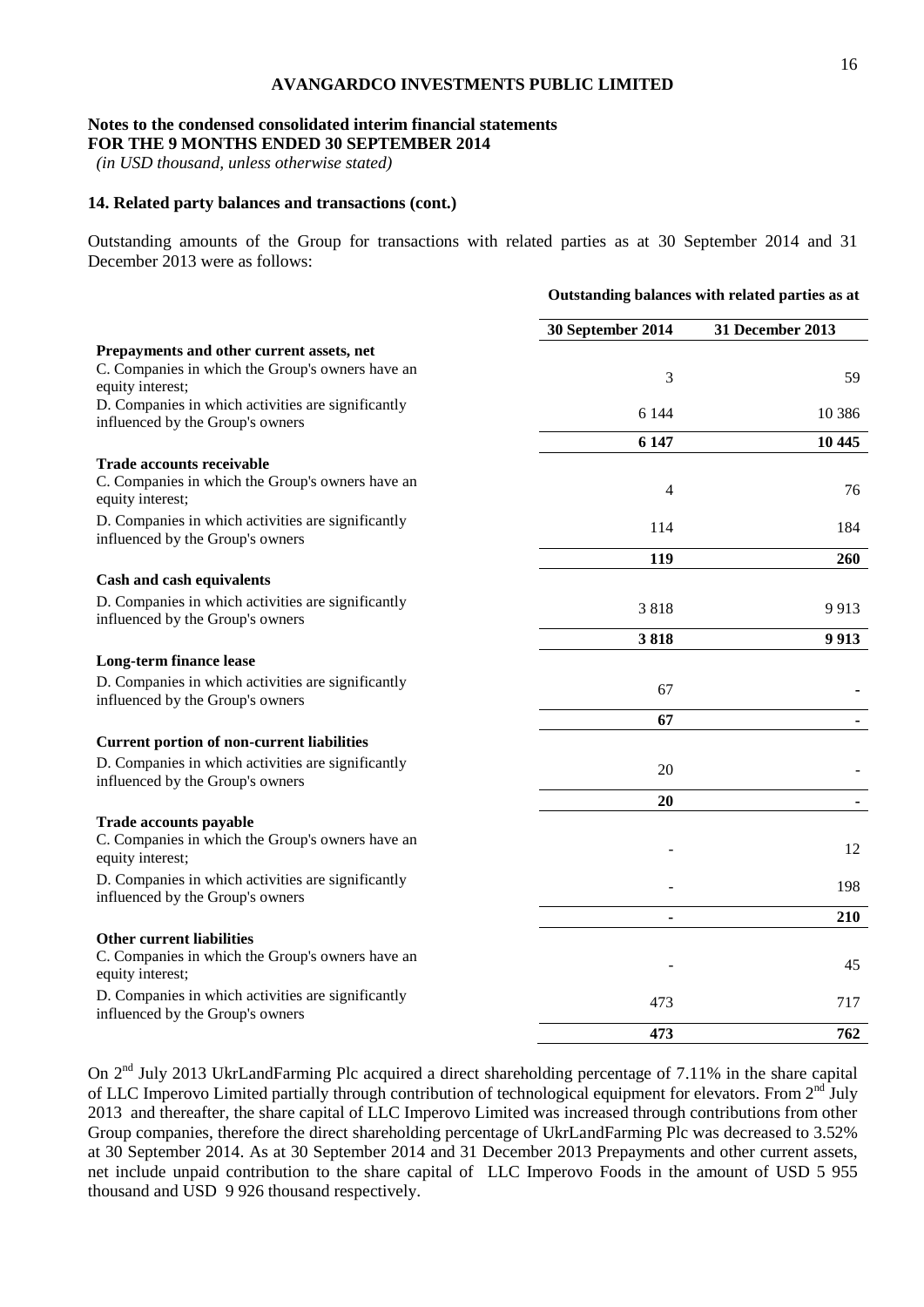### **Notes to the condensed consolidated interim financial statements FOR THE 9 MONTHS ENDED 30 SEPTEMBER 2014**

*(in USD thousand, unless otherwise stated)*

# **14. Related party balances and transactions (cont.)**

The Group's transactions with related parties for the 9 months ended 30 September 2014 and 30 September 2013 were as follows:

|                                                                                                                | Transactions with related parties for the 6<br>months ended |                   |
|----------------------------------------------------------------------------------------------------------------|-------------------------------------------------------------|-------------------|
|                                                                                                                | 30 September 2014                                           | 30 September 2013 |
| <b>Sales revenue</b>                                                                                           |                                                             |                   |
| C. Companies in which the Group's owners have an<br>equity interest;                                           |                                                             | 6                 |
| D. Companies in which activities are significantly<br>influenced by the Group's owners                         | 1 3 0 2                                                     | 332               |
|                                                                                                                | 1 302                                                       | 338               |
| <b>General administrative expenses</b><br>C. Companies in which the Group's owners have an<br>equity interest; |                                                             | (493)             |
| D. Companies in which activities are significantly<br>influenced by the Group's owners                         | (66)                                                        | (67)              |
|                                                                                                                | (66)                                                        | (560)             |
| <b>Distribution expenses</b><br>C. Companies in which the Group's owners have an<br>equity interest;           |                                                             | (40)              |
| D. Companies in which activities are significantly                                                             |                                                             |                   |
| influenced by the Group's owners                                                                               | (4182)                                                      | (494)             |
|                                                                                                                | (4182)                                                      | (534)             |
| Other operating income/(expenses), net<br>C. Companies in which the Group's owners have an<br>equity interest; | $\theta$                                                    | 80                |
| D. Companies in which activities are significantly                                                             |                                                             |                   |
| influenced by the Group's owners                                                                               | 289                                                         | 1                 |
|                                                                                                                | 289                                                         | 81                |
| <b>Finance income</b>                                                                                          |                                                             |                   |
| D. Companies in which activities are significantly                                                             |                                                             |                   |
| influenced by the Group's owners                                                                               | 34                                                          | 86                |
|                                                                                                                | 34                                                          | 86                |
| <b>Finance costs</b>                                                                                           |                                                             |                   |
| D. Companies in which activities are significantly                                                             |                                                             |                   |
| influenced by the Group's owners                                                                               | (35)                                                        |                   |
|                                                                                                                | (35)                                                        |                   |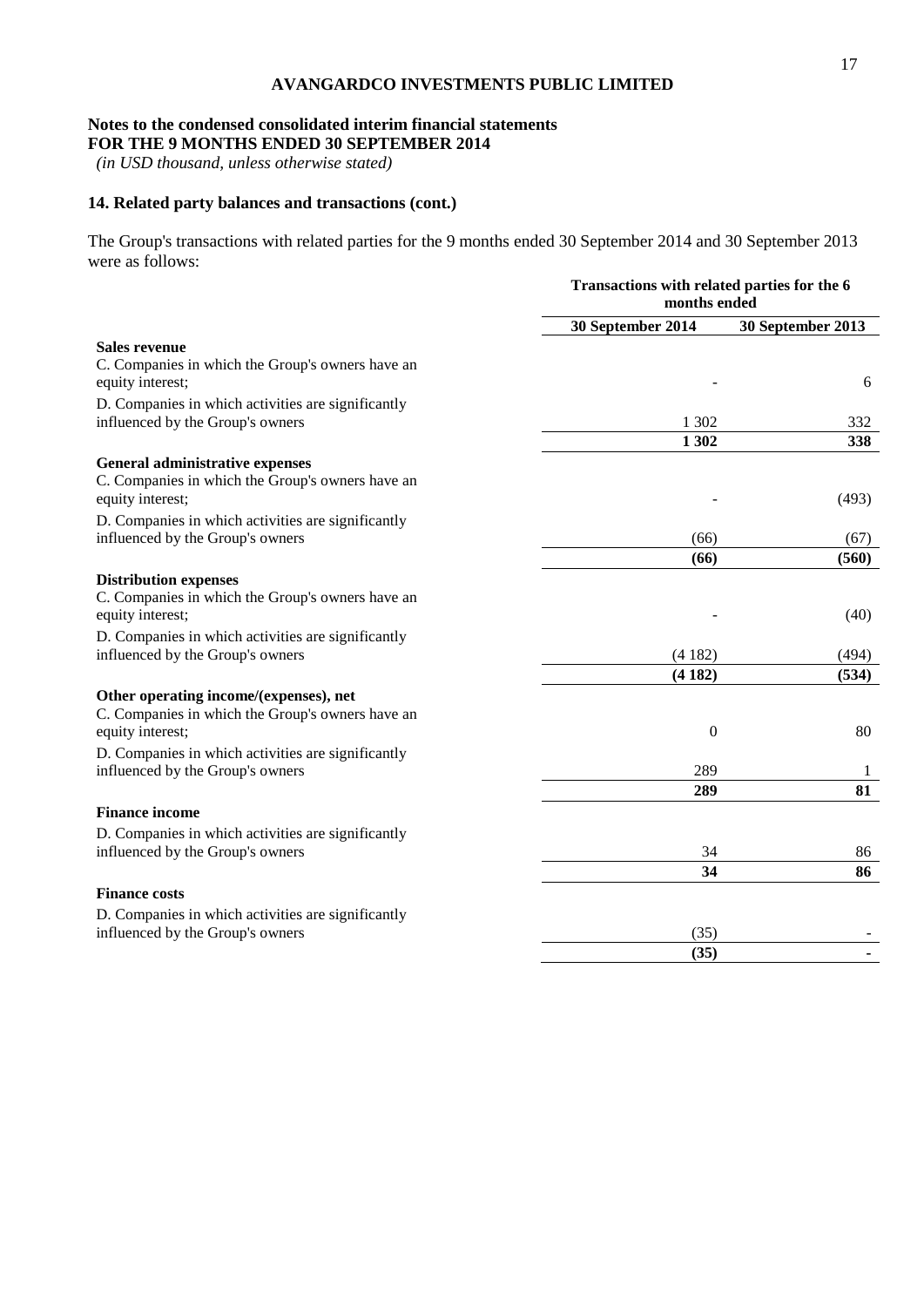# **Notes to the condensed consolidated interim financial statements FOR THE 9 MONTHS ENDED 30 SEPTEMBER 2014**

*(in USD thousand, unless otherwise stated)*

# **15. Operating segments**

A reportable segment is a separable component of a business entity that produces goods or provides services to individuals (or groups of related products or services) in a particular economic environment that is subject to risks and generate revenues other than risks and income of those components that are peculiar to other reportable segments.

For the purpose of management the Group is divided into the following reportable segments on the basis of produced goods and rendered services, and consists of the following 5 reportable segments:

- shell eggs breeding of industrial laying hens, production and sale of shell eggs;
- poultry incubation (production and sale of baby chicks), breeding of young birds for sale, as well as sale of birds for slaughter;
- animal feed production and sale of feed;
- egg products processing and sale of egg products;
- other activities including sale of goods and services, sale of poultry meat and by-products, sale of plant production, sale of poultry manure etc.

Management monitors the operating results of each of the units separately for the purposes of making decisions about resources allocation and evaluation of operating results. The results of segments' activities are measured on the basis of operating profit or loss, its measurement is carried out accordingly to measurement of operating profit or loss in the condensed consolidated interim financial statements.

Reportable segment information for the 9 months ended 30 September 2014 was as follows:

|                                                               | <b>Shell eggs</b> | <b>Poultry</b> | <b>Animal</b><br>feed | Egg<br>products | <b>Other</b><br>activities | Aujustments<br>and<br>elimination | <b>Total</b> |
|---------------------------------------------------------------|-------------------|----------------|-----------------------|-----------------|----------------------------|-----------------------------------|--------------|
| Sales revenue                                                 | 389 660           | 109 672        | 147 685               | 103 312         | 7640                       |                                   | 757 970      |
| Intra-group elimination                                       | (163 651)         | (85437)        | (147673)              |                 | (6517)                     | ٠                                 | (403 277)    |
| Revenue from external buyers                                  | 226 009           | 24 23 6        | 12                    | 103 312         | 1 1 2 3                    |                                   | 354 693      |
| Income from revaluation of<br>biological assets at fair value | (3852)            | 12 3 8 7       |                       |                 |                            |                                   | 8 5 3 4      |
| Other operating<br>income/(expenses)                          | (16 480)          | (1039)         | (545)                 | 422             | (141)                      | ٠                                 | (17781)      |
| Income from government<br>grants and incentives               | 108               | $\overline{c}$ |                       |                 |                            |                                   | 110          |
| <b>OPERATING</b><br>PROFIT/(LOSS)                             | 41 442            | (591)          | (6716)                | 38 314          | (4810)                     |                                   | 67 638       |
| Finance income                                                | 68                | 10             | 28                    | 36              | 2                          |                                   | 143          |
| Finance costs,<br><i>including:</i>                           | (797)             |                |                       | (4266)          | (18714)                    | $\overline{\phantom{a}}$          | (23 778)     |
| Interest payable on loans                                     | (268)             |                |                       | (4266)          | (1414)                     |                                   | (5948)       |
| Losses on exchange                                            | (45)              | (239)          |                       | (4298)          | (44879)                    |                                   |              |
| Income tax (expense)/credit                                   |                   |                | (970)                 | 672             | 8                          |                                   | (289)        |
| <b>NET PROFIT/(LOSS) FOR</b><br><b>THE PERIOD</b>             | 40 666            | (821)          | (7659)                | 30 459          | (68393)                    | ۰                                 | (5747)       |
| <b>TOTAL ASSETS</b>                                           | 2 026 713         | 65 566         | 323 248               | 386 064         | 495 982                    | (2057554)                         | 1 240 019    |
| <b>TOTAL LIABILITIES</b>                                      | 640 448           | 12 943         | 279 730               | 251 936         | 324 721                    | (1135497)                         | 374 283      |

**Adjustments**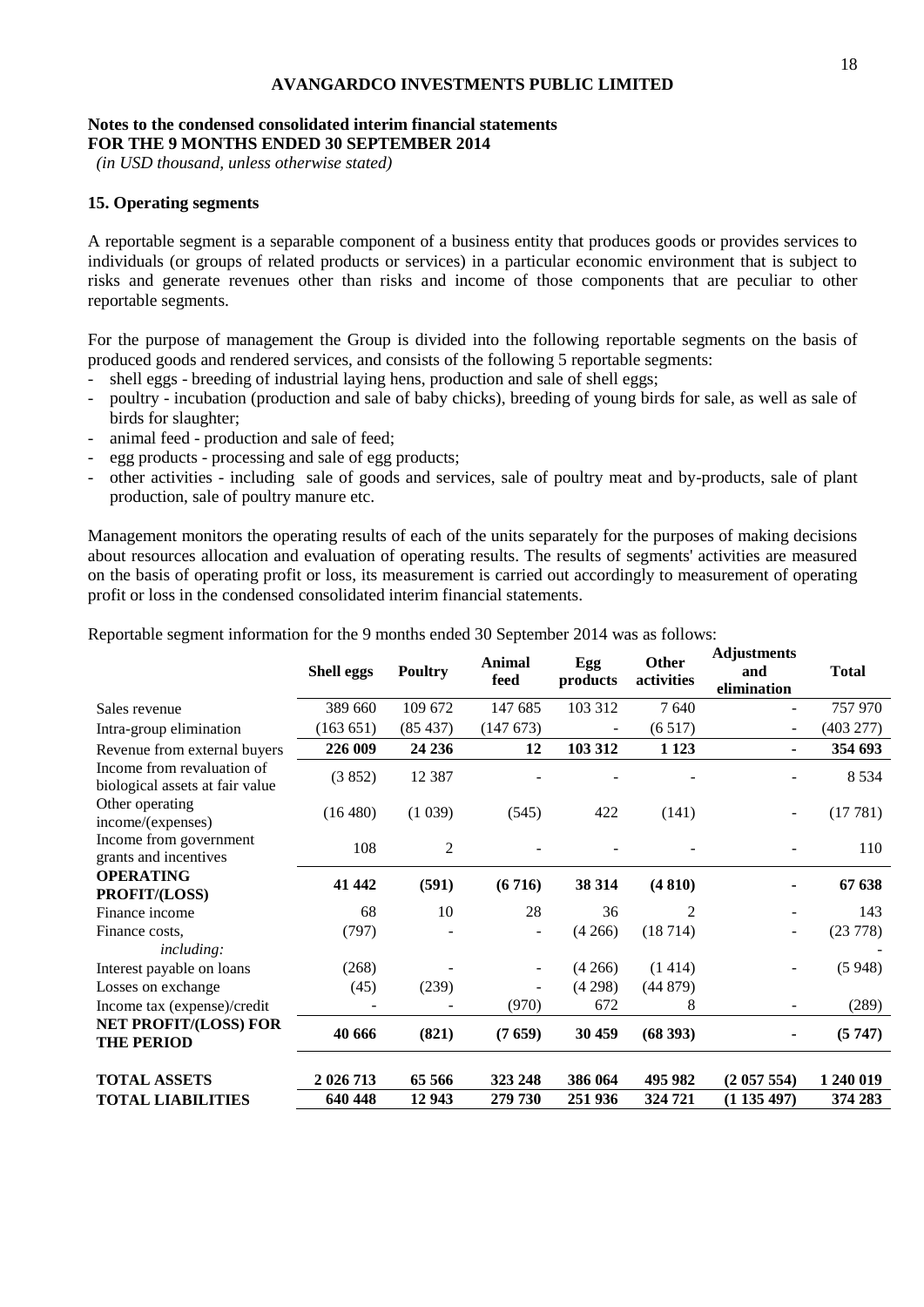## **Notes to the condensed consolidated interim financial statements FOR THE 9 MONTHS ENDED 30 SEPTEMBER 2014**

*(in USD thousand, unless otherwise stated)*

# **15. Operating segments (cont.)**

Reportable segment information for the 9 months ended 30 September 2013 was as follows:

|                                                               | <b>Shell eggs</b> | <b>Poultry</b> | <b>Animal</b><br>feed | Egg<br>products | Other<br>activities | <b>Adjustments</b><br>and<br>elimination | <b>Total</b> |
|---------------------------------------------------------------|-------------------|----------------|-----------------------|-----------------|---------------------|------------------------------------------|--------------|
| Sales revenue                                                 | 452 848           | 77852          | 216 867               | 103 942         | 6 0 0 2             |                                          | 857 510      |
| Intra-group elimination                                       | (146726)          | (43940)        | (195 754)             |                 | (4550)              | $\overline{\phantom{a}}$                 | (390969)     |
| Revenue from external buyers                                  | 306 123           | 33 912         | 21 1 13               | 103 942         | 1452                | $\blacksquare$                           | 466 542      |
| Income from revaluation of<br>biological assets at fair value | 20 9 94           | 8429           |                       |                 |                     |                                          | 29 4 23      |
| Other operating<br>income/(expenses)                          | (2683)            | (276)          | (150)                 | 2 1 3 5         | (1 250)             |                                          | (2 225)      |
| Income from government<br>grants and incentives               | 210               | 4              |                       |                 |                     |                                          | 214          |
| <b>OPERATING</b><br>PROFIT/(LOSS)                             | 143 552           | 11 771         | (3852)                | 41 640          | (6837)              |                                          | 186 276      |
| Finance income                                                | 60                | 5              | 6                     | 12              | 7                   |                                          | 90           |
| Finance costs.<br><i>including:</i>                           | (3572)            |                | $\sim$                | (3886)          | (17437)             | $\overline{\phantom{a}}$                 | (24896)      |
| Interest payable on loans                                     | (502)             |                |                       | (3886)          | (986)               |                                          | (5375)       |
| Income tax expense                                            |                   |                | (243)                 | 746             | (4)                 |                                          | 499          |
| <b>NET PROFIT/(LOSS) FOR</b><br><b>THE PERIOD</b>             | 140 041           | 11 776         | (4089)                | 38 519          | (24 278)            | ۰                                        | 161 969      |
| <b>TOTAL ASSETS</b>                                           | 2 386 685         | 93 326         | 575 727               | 630 542         | 530 947             | (2483358)                                | 1733868      |
| <b>TOTAL LIABILITIES</b>                                      | 928 977           | 13 431         | 524 482               | 236 207         | 299 510             | (1618127)                                | 384 481      |

# **16. Financial risk management**

#### *Capital management*

The Group's management follows the policy of providing the firm capital base which allows supporting the trust of investors, creditors and market and ensuring future business development.

In relation to capital management the Group's objectives are as follows: maintaining the Group's ability to adhere to the going concern principle in order to provide income for owners and benefits to other interested parties, and also maintaining the optimal capital structure with the purpose of its cost reduction.

To manage capital, the Group's management, above all, uses the calculations of the financial leverage coefficient (ratio of leverage ratio) and the ratio between net debt and EBITDA.

Financial leverage is calculated as a ratio between net debt and total amount of capital. Net debt is calculated as cumulative borrowings net of cash and cash equivalents. Total amount of capital is calculated as own capital reflected in the balance sheet plus the amount of net debt.

This ratio measures net debt as a proportion of the capital of the Group, i.e. it correlates the debt with total equity and shows whether the Group is able to pay the amount of outstanding debts. An increase in this coefficient indicates an increase in borrowings relative to the total amount of the Group's capital. Monitoring this indicator is necessary to keep the optimal correlation between own funds and borrowings of the Group in order to avoid problems from over leverage.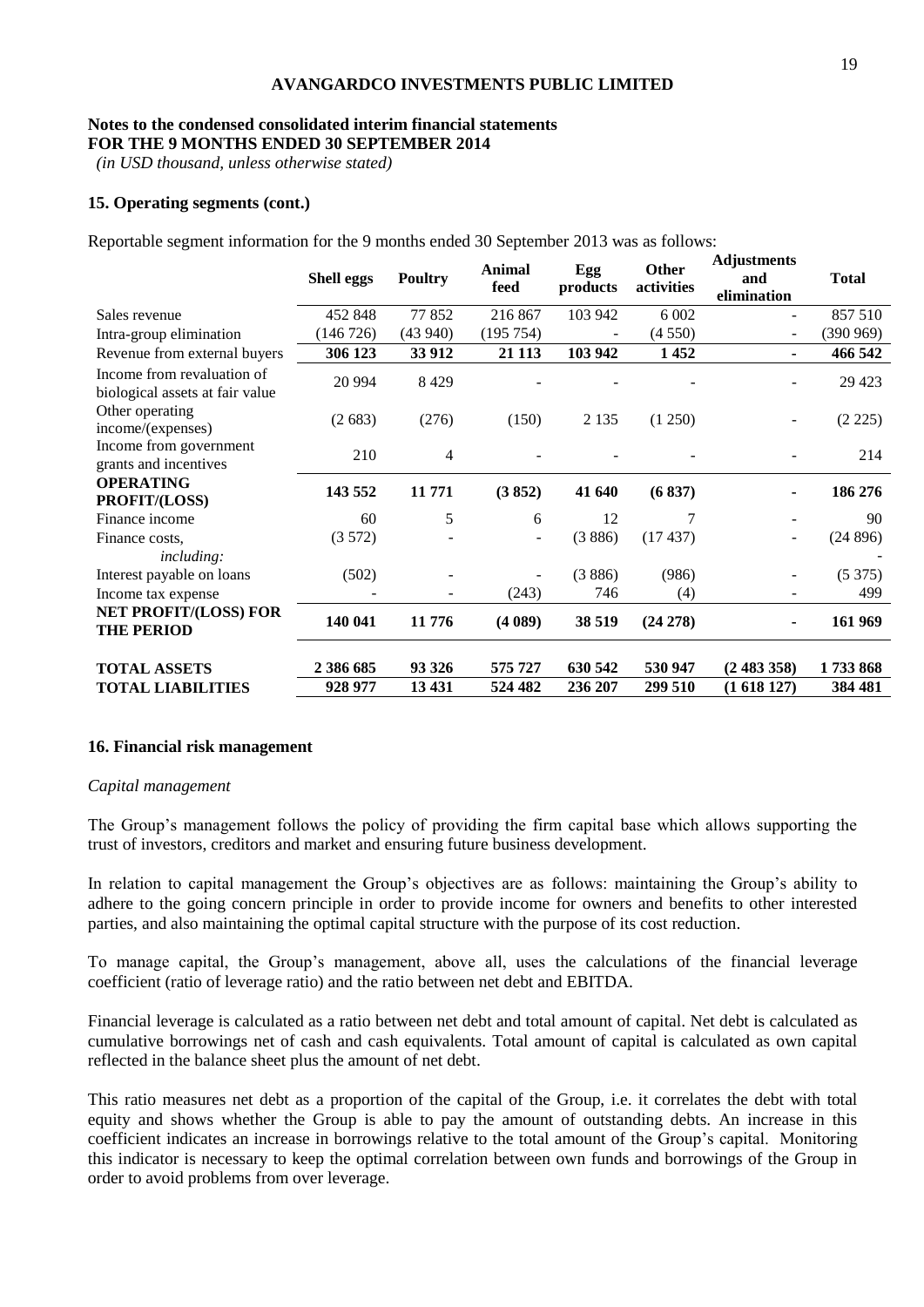#### **Notes to the condensed consolidated interim financial statements FOR THE 9 MONTHS ENDED 30 SEPTEMBER 2014**

*(in USD thousand, unless otherwise stated)*

# **16. Financial risk management (cont.)**

*Capital management (cont.)*

# Financial leverage ratio calculation

For the ratio of net debt to EBITDA, the calculation of net debt is as above. EBITDA is an indicator of income before taxes, interest depreciation and amortisation. It is useful for the Group's financial analysis, since the Group's activity is connected with long-term investments in property, plant and equipment. EBITDA does not include depreciation, so that, it reflects the approximate cash flows deriving from the Group's income in a more reliable way.

The ratio of net debt to EBITDA gives an indication of whether income obtained from operating activities is sufficient to meet the Group's liabilities.

As at 30 September 2014 and 31 December 2013 the Group's financial leverage coefficient was 17.8% and 10.3% respectively.

|                                         | <b>Carrying value</b> |                  |  |  |  |
|-----------------------------------------|-----------------------|------------------|--|--|--|
|                                         | 30 September 2014     | 31 December 2013 |  |  |  |
| Short-term loans                        | 50 000                | 50 000           |  |  |  |
| Long-term loans                         | 82784                 | 61 495           |  |  |  |
| Current portion of long-term loans      | 13 781                | 12922            |  |  |  |
| Long-term finance lease (including VAT) | 134                   | 1 2 8 0          |  |  |  |
| Long-term bond liabilities              | 198 237               | 197 131          |  |  |  |
| <b>Total borrowings</b>                 | 344 936               | 322 828          |  |  |  |
| Cash and cash equivalents               | (157605)              | (156 804)        |  |  |  |
| Net debt                                | 187 331               | 166 024          |  |  |  |
| Share capital                           | 836                   | 836              |  |  |  |
| Share premium                           | 201 164               | 201 164          |  |  |  |
| Capital contribution reserve            | 115 858               | 115 858          |  |  |  |
| Retained earnings                       | 1 127 391             | 1 132 803        |  |  |  |
| Foreign currency translation reserve    | (603 224)             | (68194)          |  |  |  |
| Non-controlling interests               | 23 7 11               | 64 631           |  |  |  |
| <b>Total equity</b>                     | 865736                | 1447098          |  |  |  |
| Total amount of equity and net debt     | 1 053 067             | 1 613 122        |  |  |  |
| <b>Financial leverage coefficient</b>   | 17,8%                 | 10,3%            |  |  |  |